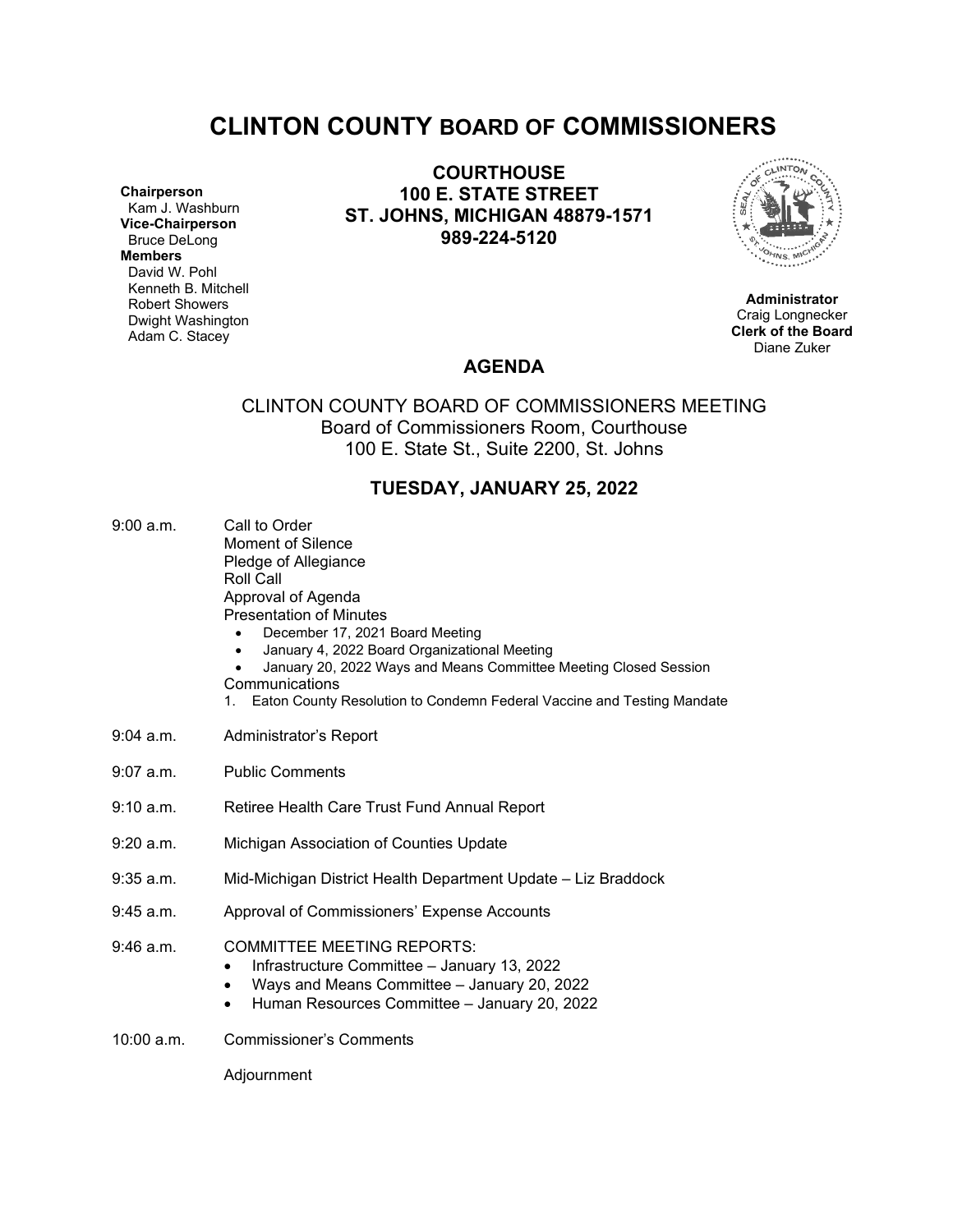*All times are tentative. To request accommodations or materials in an alternative format, please contact Administration at 989-224-5120 or TDD users within Clinton County may Dial 9-1-1 for general county services or use Michigan Relay 1-800-649-3777 or the National Relay number of 7-1-1 no later than 48 hours prior to the meeting.*

### **INFRASTRUCTURE COMMITTEE THURSDAY, JANUARY 13, 2022 AT 9:00 A.M. CLINTON COUNTY COURTHOUSE BOARD OF COMMISSIONERS ROOM 100 EAST STATE STREET, ST. JOHNS, MI 48879**

|   | 9:00  | CALL TO ORDER, ADDITIONS TO THE AGENDA                                     |
|---|-------|----------------------------------------------------------------------------|
| 2 | 9:02  | LIMITED PUBLIC COMMENTS                                                    |
| 3 | 9:05  | PUBLIC SAFETY FACILITY STUDY UPDATE (FACILITY DIRECTOR AND ARCHITECT) – NO |
|   |       | <b>ATTACHMENT</b>                                                          |
| 4 | 9:45  | M21 CORRIDOR IMPROVEMENTS (DAVE KUDWA, CITY OF ST. JOHNS)                  |
| 5 | 10:05 | <b>COMMISSIONERS' COMMENTS</b>                                             |
| 6 | 10:10 | ANY OTHER BUSINESS                                                         |

### **WAYS AND MEANS COMMITTEE THURSDAY, JANUARY 20, 2022 AT 9:00 A.M. CLINTON COUNTY COURTHOUSE BOARD OF COMMISSIONERS ROOM 100 EAST STATE STREET, ST. JOHNS, MI 48879**

| 1               | 9:00  | CALL TO ORDER, ADDITIONS TO THE AGENDA                              |
|-----------------|-------|---------------------------------------------------------------------|
| $\overline{2}$  | 9:02  | <b>LIMITED PUBLIC COMMENTS</b>                                      |
| 3               | 9:05  | TREASURER - BLANKET BOND REPORT (TINA WARD)                         |
| 4               | 9:10  | VETERAN AFFAIRS UPDATE (AMY POCAN)                                  |
| 5               | 9:25  | AMERICAN RESCUE PLAN ACT OF 2021 (ARPA):                            |
|                 |       | A. LEAP UPDATE                                                      |
|                 |       | B. GUIDEHOUSE UPDATE - NO ATTACHMENT                                |
|                 |       | C. BROADBAND SURVEY UPDATE – NO ATTACHMENT                          |
| 6               | 9:55  | FACILITY AND FLEET SERVICES - CIP REQUESTS (ROB WOOTEN)             |
|                 |       | A. COURTHOUSE HEATING AND COOLING SYSTEM PUMPS                      |
|                 |       | B. HEALTH DEPARTMENT PARKING LOT PAVING                             |
|                 |       | C. HEALTH DEPARTMENT SNOWMELT SYSTEM REPLACEMENT                    |
| $\overline{7}$  | 10:00 | REAPPROPRIATE 2021 PROJECTS (ADMINISTRATION)                        |
| 8               | 10:05 | CENTRAL DISPATCH UPDATE - NO ATTACHMENT                             |
|                 |       |                                                                     |
| 9               | 10:20 | RESOLUTION FOR SUPPORT OF ASPHALT PAVING FRED MEIJER CIS TRAIL      |
|                 |       | (ADMINISTRATION)                                                    |
| 10 <sup>1</sup> | 10:25 | PLANNING UPDATE - NO ATTACHMENT (DOUG RILEY)                        |
| 11              | 10:55 | <b>CLOSED SESSION: TO CONSIDER THE PURCHASE OF REAL PROPERTY AS</b> |
|                 |       | PERMITTED BY SECTION 8(D) OF THE OPEN MEETINGS ACT - NO ATTACHMENT  |
| 12              | 11:10 | FEBRUARY 2022 COMMITTEE MEETING CALENDAR (ADMINISTRATION)           |
| 13              | 11:15 | ACCOUNTS PAYABLE INVOICES PAID TOTALS                               |
| 14              | 11:20 | <b>COMMISSIONERS' COMMENTS</b>                                      |
| 15              | 11:25 | ADMINISTRATOR'S REPORT                                              |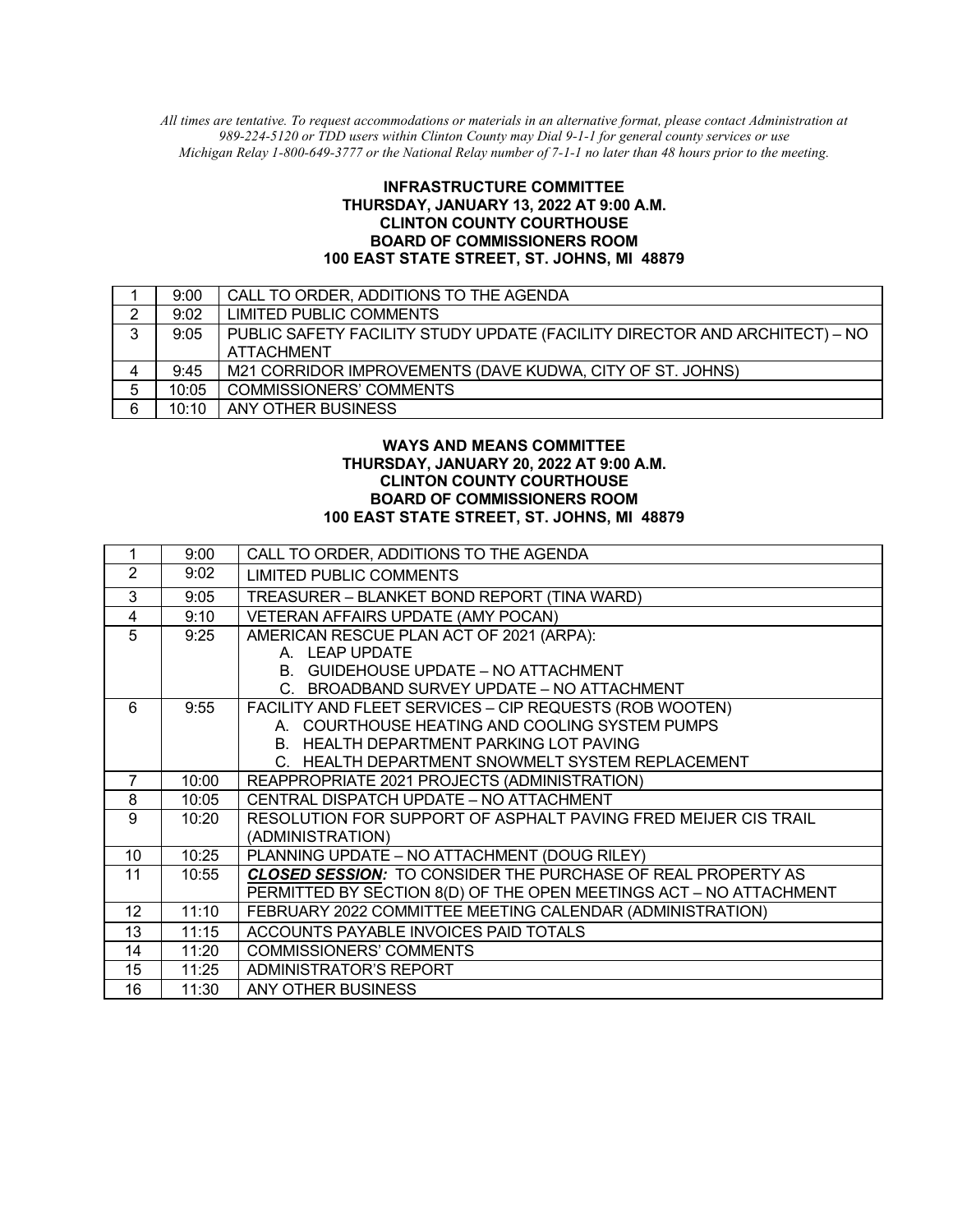## **HUMAN RESOURCES COMMITTEE THURSDAY, JANUARY 20, 2022 AT 11:30 A.M. (OR IMMEDIATELY FOLLOWING THE WAYS AND MEANS COMMITTEE MEETING) CLINTON COUNTY COURTHOUSE BOARD OF COMMISSIONERS ROOM 100 EAST STATE STREET, ST. JOHNS, MI 48879**

|   | 11:30 | CALL TO ORDER, ADDITIONS TO THE AGENDA                                  |
|---|-------|-------------------------------------------------------------------------|
| 2 | 11:35 | LIMITED PUBLIC COMMENTS                                                 |
| 3 | 11:40 | <b>CLOSED SESSION:</b> COLLECTIVE BARGAINING DISCUSSION – NO ATTACHMENT |
| 4 | 11:50 | COUNTY CLERK/ROD - PERSONNEL REQUEST                                    |
| 5 | 12:00 | COMMITTEE/COMMISSION APPOINTMENTS                                       |
| 6 | 12:05 | COMMISSIONERS' COMMENTS                                                 |
|   | 12:15 | ANY OTHER BUSINESS                                                      |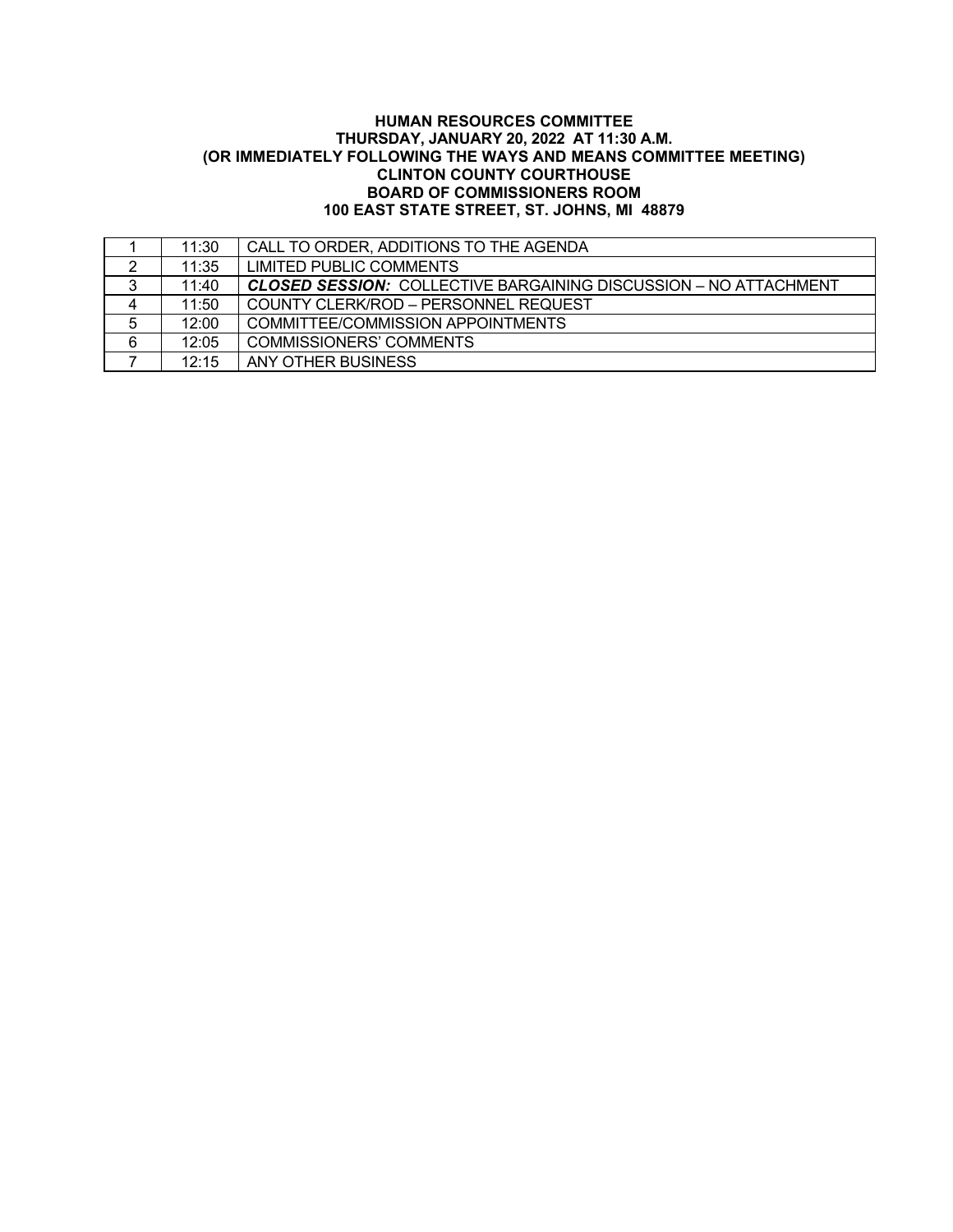# **CLINTON COUNTY BOARD OF COMMISSIONERS**

| Chairperson<br>Kam J. Washburn<br><b>Vice-Chairperson</b><br><b>Bruce DeLong</b><br><b>Members</b><br>David W. Pohl                                                                                                                                                                                                                                                                                                                                                                                                                            | <b>COURTHOUSE</b><br><b>100 E. STATE STREET</b><br><b>ST. JOHNS, MICHIGAN 48879-1571</b><br>989-224-5120                                                                                                                                                                                                                                                                             |                                                                                      |  |
|------------------------------------------------------------------------------------------------------------------------------------------------------------------------------------------------------------------------------------------------------------------------------------------------------------------------------------------------------------------------------------------------------------------------------------------------------------------------------------------------------------------------------------------------|--------------------------------------------------------------------------------------------------------------------------------------------------------------------------------------------------------------------------------------------------------------------------------------------------------------------------------------------------------------------------------------|--------------------------------------------------------------------------------------|--|
| Kenneth B. Mitchell<br><b>Robert Showers</b><br>Dwight Washington<br>Adam C. Stacey                                                                                                                                                                                                                                                                                                                                                                                                                                                            |                                                                                                                                                                                                                                                                                                                                                                                      | <b>Administrator</b><br>Craig Longnecker<br><b>Clerk of the Board</b><br>Diane Zuker |  |
| DATE 12/17/2021                                                                                                                                                                                                                                                                                                                                                                                                                                                                                                                                | The Clinton County Board of Commissioners met on Friday, December 17,<br>2021 at 9:00 a.m. with Chairperson Kam Washburn presiding.                                                                                                                                                                                                                                                  |                                                                                      |  |
| MOMENT OF SILENCE AND<br>Chairperson Washburn called for a moment of silence. The pledge of<br>allegiance was given to the flag of the United States of America.<br>PLEDGE OF ALLEGIANCE                                                                                                                                                                                                                                                                                                                                                       |                                                                                                                                                                                                                                                                                                                                                                                      |                                                                                      |  |
| <b>ROLL CALL</b>                                                                                                                                                                                                                                                                                                                                                                                                                                                                                                                               | Roll was called and quorum of the members were in attendance as follows:<br>Kam Washburn, David Pohl, Bruce DeLong, Kenneth B. Mitchell, Robert<br>Showers, Dwight Washington and Adam Stacey.                                                                                                                                                                                       |                                                                                      |  |
| <b>COUNTY PERSONNEL</b>                                                                                                                                                                                                                                                                                                                                                                                                                                                                                                                        | Craig Longnecker, Todd Campbell, Doug Riley and Phil Hanses.                                                                                                                                                                                                                                                                                                                         |                                                                                      |  |
| <b>VISITORS</b>                                                                                                                                                                                                                                                                                                                                                                                                                                                                                                                                | Tim Daman, Steve Japinga, Liz Braddock, Kellie Nethaway and Robert Miller.                                                                                                                                                                                                                                                                                                           |                                                                                      |  |
| <b>AGENDA</b>                                                                                                                                                                                                                                                                                                                                                                                                                                                                                                                                  | The agenda was presented for review and approval.                                                                                                                                                                                                                                                                                                                                    |                                                                                      |  |
|                                                                                                                                                                                                                                                                                                                                                                                                                                                                                                                                                | <b>BOARD ACTION:</b> Commissioner Pohl moved, seconded by Commissioner<br>Mitchell to approve the agenda as printed. Motion carried.                                                                                                                                                                                                                                                 |                                                                                      |  |
| APPROVAL OF MINUTES                                                                                                                                                                                                                                                                                                                                                                                                                                                                                                                            |                                                                                                                                                                                                                                                                                                                                                                                      | The November 30, 2021 minutes were presented for review and approval.                |  |
|                                                                                                                                                                                                                                                                                                                                                                                                                                                                                                                                                | <b>BOARD ACTION:</b> Commissioner Mitchell moved, seconded by<br>Commissioner DeLong to approve the minutes as printed. Motion carried.                                                                                                                                                                                                                                              |                                                                                      |  |
| <b>COMMUNICATIONS</b>                                                                                                                                                                                                                                                                                                                                                                                                                                                                                                                          | The following communications were received:<br>Ogemaw County Resolution opposing Senate Bill 597 and 598 to amend the<br>1.<br>Mental Health Code<br>2. Alpena County Resolution supporting ARP State Match Programs                                                                                                                                                                 |                                                                                      |  |
|                                                                                                                                                                                                                                                                                                                                                                                                                                                                                                                                                | <b>BOARD ACTION:</b> Commissioner Showers moved, seconded by<br>Commissioner Pohl to acknowledge receipt of the communications. Motion<br>carried.                                                                                                                                                                                                                                   |                                                                                      |  |
| <b>ADMINISTRATOR'S REPORT</b>                                                                                                                                                                                                                                                                                                                                                                                                                                                                                                                  | Craig Longnecker, County Administrator provided the following update:<br>Noted that this is our last public meeting of 2021 and in closing the year,<br>he expressed his thanks to the board for their continued support of<br>Administration, as well as the department heads, elected officials and<br>employees for their cooperation, support and resilience over the last year. |                                                                                      |  |
| PUBLIC COMMENTS<br>Chairperson Washburn called for public comments.<br>Kellie Nethaway, Ovid-Elsie resident expressed a desire to receive more<br>data for the recent increase in deaths regarding vaccinated vs. non-<br>vaccinated individuals. Ms. Nethaway verbally shared a number of news<br>articles reporting deaths related to vaccines. Stated that vaccine<br>mandates are preventing individuals from receiving necessary medical<br>treatment. She would like to get to the bottom of whether the vaccines<br>are working or not. |                                                                                                                                                                                                                                                                                                                                                                                      |                                                                                      |  |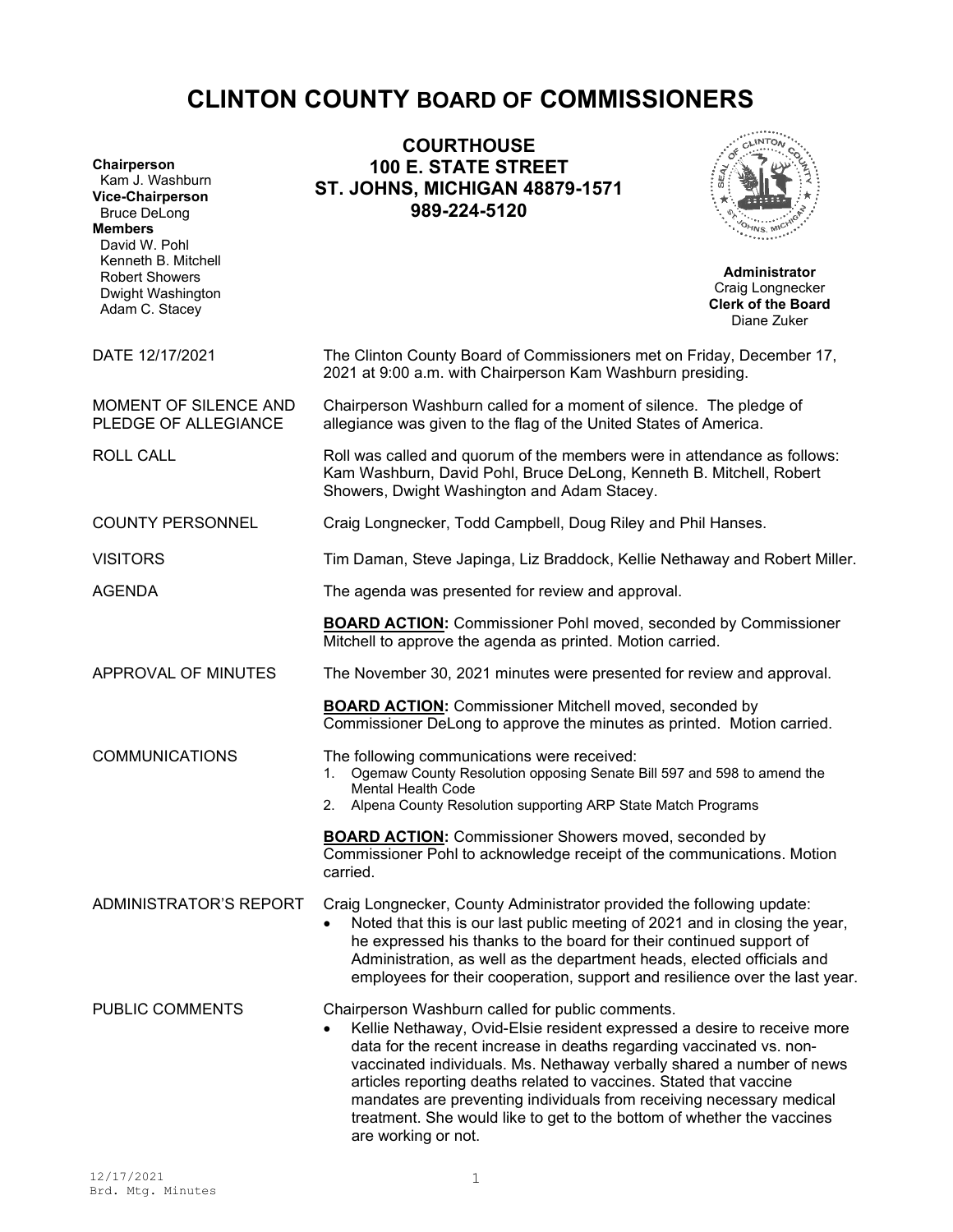| <b>MID-MICHIGAN DISTRICT</b><br><b>HEALTH DEPARTMENT</b><br><b>UPDATE</b>                                                                                        | Liz Braddock, Mid-Michigan District Health Officer provided the following<br>update:<br>This week Clinton County was ranked 82 of the 83 counties in Michigan<br>$\bullet$<br>for Health Outcomes and 7 out of the 83 counties for Heath Factors.<br>Officer Braddock will provide more details to the Board on the county's<br>ranking in the future.<br>First Omicron variant cases identified in Kent County on December 10th.<br>$\bullet$<br>Pediatric 2 <sup>nd</sup> Dose COVID-19 clinic held on December 11 <sup>th</sup> with 95 doses<br>$\bullet$<br>distributed.<br>Health Department continues to offer COVID-19 vaccine booster and flu<br>$\bullet$<br>shots.<br>Encouraging people to get booster vaccine if plan to travel or attend<br>$\bullet$<br>gatherings and stay home if sick.<br>Local partnership to provide booster shots to homebound residents,<br>$\bullet$<br>nursing homes and assisted living facilities.<br>Health Department has been in contact with 149 food service locations in<br>$\bullet$<br>Clinton County eligible to receive reimbursement for Food Service<br>License fees collected in 2021.<br>Provided Clinton County's updated COVID-19 data dashboard.<br>$\bullet$ |
|------------------------------------------------------------------------------------------------------------------------------------------------------------------|--------------------------------------------------------------------------------------------------------------------------------------------------------------------------------------------------------------------------------------------------------------------------------------------------------------------------------------------------------------------------------------------------------------------------------------------------------------------------------------------------------------------------------------------------------------------------------------------------------------------------------------------------------------------------------------------------------------------------------------------------------------------------------------------------------------------------------------------------------------------------------------------------------------------------------------------------------------------------------------------------------------------------------------------------------------------------------------------------------------------------------------------------------------------------------------------------------------------------|
| <b>LANSING REGIONAL</b><br><b>CHAMBER OF COMMERCE</b><br><b>PRESENTATION</b>                                                                                     | Tim Daman, President/CEO and Steve Japinga, Vice President of Public<br>Affairs with Lansing Regional Chamber of Commerce provided a brief<br>overview of the Chamber and the work they do regionally, as well as the<br>partnerships they have with various entities to help move the region forward.<br>Mr. Daman and Mr. Japinga recognized Clinton County by presenting the<br>members with the 2020 Celebration of Regional Growth Program award in<br>recognition of the county's economic development and investment in the                                                                                                                                                                                                                                                                                                                                                                                                                                                                                                                                                                                                                                                                                       |
| SET TIME AND DATE OF<br><b>JANUARY</b><br>ORGANIZATIONAL MEETING                                                                                                 | Greater Lansing Region.<br>Chairperson Washburn introduced discussion regarding setting the time and<br>date of January 2022 Organizational Meeting, which was briefly discussed<br>during the Ways and Means Committee meeting earlier this week.<br><b>BOARD ACTION:</b> Commissioner DeLong moved, seconded by<br>Commissioner Pohl to set the Board's Organizational meeting for Tuesday,<br>January 4, 2022 at 9:00 a.m. Motion carried.                                                                                                                                                                                                                                                                                                                                                                                                                                                                                                                                                                                                                                                                                                                                                                            |
| <b>ZONING</b><br>PC-41-21 MA (OR 171-21)<br>CHANGE OF ZONE/MAP<br><b>AMENDMENT</b><br>A-2 GENERAL<br>AGRICULTURE TO RR<br>RURAL RESIDENTIAL<br><b>SECTION 25</b> | Doug Riley, Community Development Director presented the following zoning<br>matters:<br>PC-41-21 MA (OR 171-21) Petition for Change of Zone/Map Amendment to<br>rezone approximately 2.93 acres from A-2 (General Agriculture) to RR (Rural<br>Residential) located on the north side of E. Colony Road in Section 25 of<br>Greenbush Township (portion of Parcel ID# 090-025-400-025-50).<br><b>BOARD ACTION: Commissioner Stacey moved, seconded by Commissioner</b><br>Showers to concur with the recommendation of the Planning Commission to                                                                                                                                                                                                                                                                                                                                                                                                                                                                                                                                                                                                                                                                       |
| <b>GREENBUSH TOWNSHIP</b>                                                                                                                                        | approve the Change of Zone/Map Amendment in Section 25 of Greenbush<br>Township.<br>Chairperson Washburn called for comments and/or questions. There were<br>none.<br>Voting on the motion by roll call vote, those voting aye were Pohl, Mitchell,<br>Washington, Showers, DeLong, Stacey and Washburn. Seven ayes, zero<br>nays. Motion carried.                                                                                                                                                                                                                                                                                                                                                                                                                                                                                                                                                                                                                                                                                                                                                                                                                                                                       |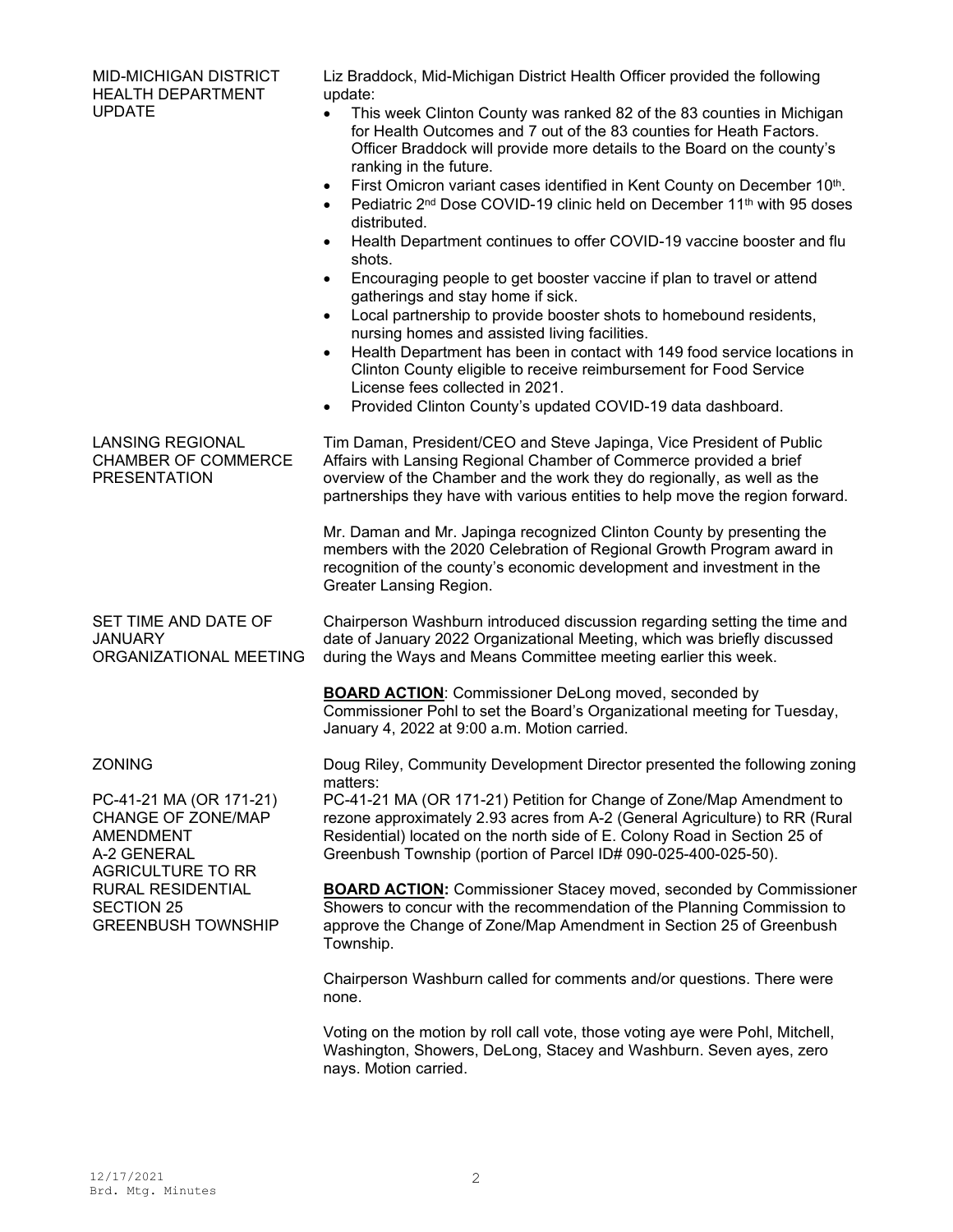PC-42-21 MA (OR 172-21) CHANGE OF ZONE/MAP AMENDMENT A-2 GENERAL AGRICULTURE TO RR RURAL RESIDENTIAL SECTION 20 EAGLE TOWNSHIP

PC-44-21 SLU SPECIAL LAND USE PERMIT DRIVE-THRU RESTAURANT AND COMMERCIAL RETAIL FACILITY SECTION 15 BINGHAM TOWNSHIP

OR 173-21 ADOPTION OF REFORMATTED ZONING **ORDINANCE** 

PA116 FARMLAND APPLICATIONS

PC-42-21 MA (OR 172-21) Petition for a Change of Zone/Map Amendment to rezone approximately 12 acres from A-2 (General Agriculture) to RR (Rural Residential) at the location of 14965 S. Jones Road in Section 20 of Eagle Township (Parcel ID# 070-020-300-015-00).

**BOARD ACTION:** Commissioner Stacey moved, seconded by Commissioner Pohl to concur with the recommendation of the Planning Commission to approve the Change of Zone/Map Amendment in Section 20 of Eagle Township.

Chairperson Washburn called for comments and/or questions. There were none.

Voting on the motion by roll call vote, those voting aye were DeLong, Washington, Mitchell, Showers, Stacey, Pohl and Washburn. Seven ayes, zero nays. Motion carried.

PC-44-21 SLU Application for a Special Land Use Permit (including Site Plan Review) for a new drive-thru restaurant and commercial retail facility on the northeast corner of S. Business 127 and E. Townsend Road in Section 15 of Bingham Township (Parcel ID# 030-015-300-090-05).

**BOARD ACTION:** Commissioner Stacey moved, seconded by Commissioner DeLong to concur with the recommendation of the Planning Commission to approve the Special Land Use Permit for Drive-Thru Restaurant and Commercial Retail Facility in Section 15 of Bingham Township.

Chairperson Washburn called for comments and/or questions. There were none.

Voting on the motion by roll call vote, those voting aye were Mitchell, Pohl, Showers, DeLong, Stacey, Washington and Washburn. Seven ayes, zero nays. Motion carried.

OR 173-21 Adoption of the reformatted Zoning Ordinance to change section references

**BOARD ACTION:** Commissioner Stacey moved, seconded by Commissioner Pohl to concur with the recommendation of the Planning Commission to adopt the reformatted Zoning Ordinance.

Chairperson Washburn called for comments and/or questions. Brief discussion followed noting that these are positive changes to the ordinance, which will make it much easier for everyone to work with. Commissioner Showers recognize Commissioner Pohl for helping lay the foundation for the ordinance many years ago.

Voting on the motion by roll call vote, those voting aye were Washington, Showers, Stacey, Pohl, Mitchell, DeLong and Washburn. Seven ayes, zero nays. Motion carried.

The following PA116 Farmland Applications were presented for review and approval:

- 2021-5 Peter J. Kurncz, Greenbush Township, Section 34
- 2021-6 Jon L Strong, Eagle Township, Section 29

**BOARD ACTION:** Commissioner DeLong moved, seconded by Commissioner Pohl to approve the PA116 Farmland Applications and direct the Clerk to forward the applications to the state. Brief discussion followed. Motion carried.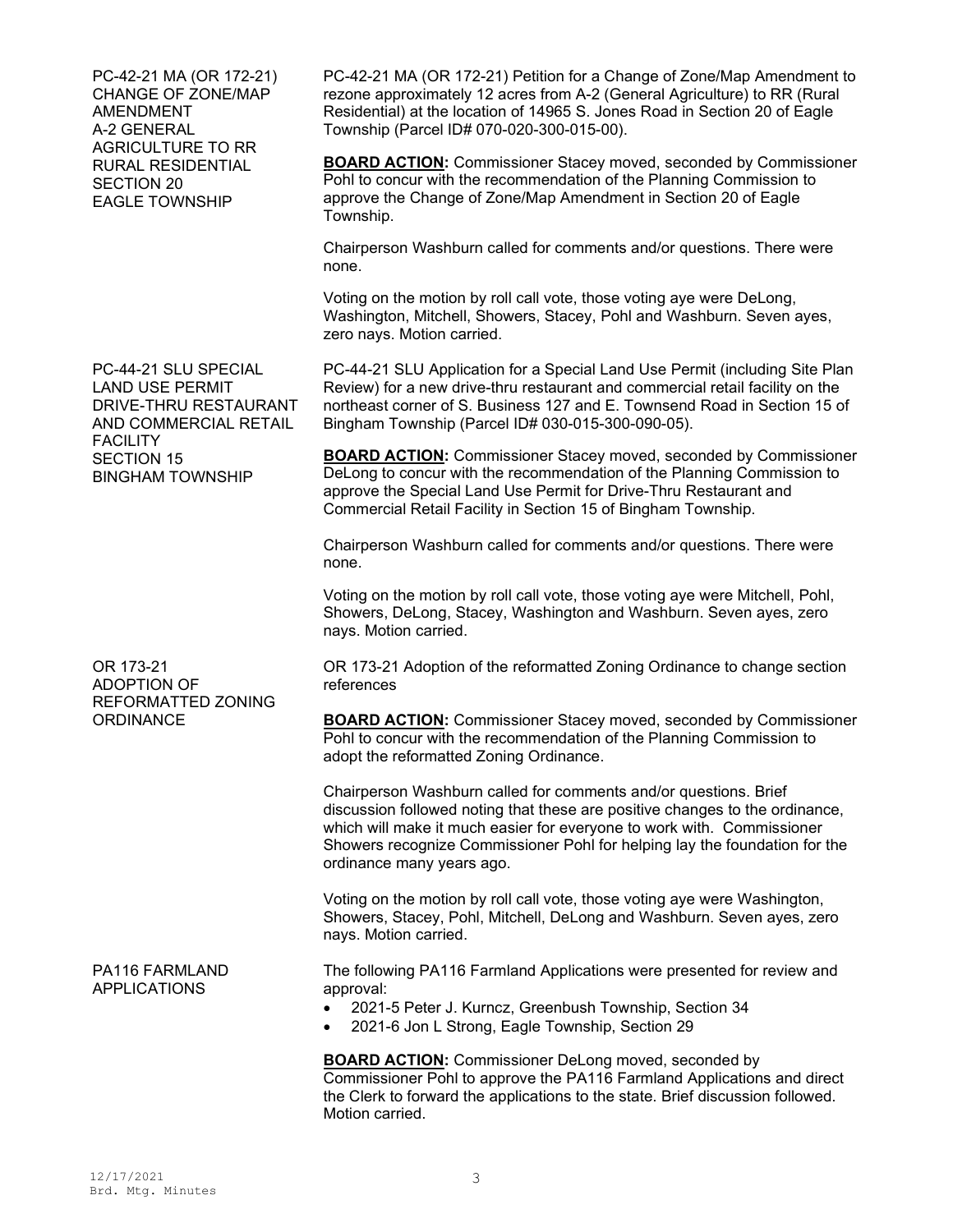| APPROVAL OF                                                           | Commissioners' expense accounts were presented for review and approval.                                                                                                                                                                                                                                                                                                                                                                                                                                                                                                                                                                           |                                                                                                                                                                                                                       |  |
|-----------------------------------------------------------------------|---------------------------------------------------------------------------------------------------------------------------------------------------------------------------------------------------------------------------------------------------------------------------------------------------------------------------------------------------------------------------------------------------------------------------------------------------------------------------------------------------------------------------------------------------------------------------------------------------------------------------------------------------|-----------------------------------------------------------------------------------------------------------------------------------------------------------------------------------------------------------------------|--|
| <b>COMMISSIONERS'</b><br><b>EXPENSE ACCOUNTS</b>                      | <b>BOARD ACTION:</b> Commissioner Stacey moved, seconded by Commissioner<br>Pohl to approve the expense accounts, subject to review by the Chair and<br>Clerk. Motion carried.                                                                                                                                                                                                                                                                                                                                                                                                                                                                    |                                                                                                                                                                                                                       |  |
| <b>COMMITTEE REPORTS</b>                                              | The following are reports of Committee meetings:                                                                                                                                                                                                                                                                                                                                                                                                                                                                                                                                                                                                  |                                                                                                                                                                                                                       |  |
| <b>WAYS &amp; MEANS</b><br><b>COMMITTEE MEETING</b>                   | Commissioner Stacey, Chairperson of the Ways and Means Committee<br>reported on a meeting held December 14, 2021.                                                                                                                                                                                                                                                                                                                                                                                                                                                                                                                                 |                                                                                                                                                                                                                       |  |
| <b>ATTENDANCE AT</b><br><b>COMMITTEE MEETING</b>                      | <b>Members Present:</b><br>Adam Stacey, W&M Committee Chairperson<br>David Pohl<br><b>Robert Showers</b><br><b>Bruce DeLong</b><br>Ken Mitchell<br>Kam Washburn, Ex-Officio Member<br><b>Staff Present</b><br>Craig Longnecker<br><b>Todd Campbell</b><br>Doug Riley<br><b>Others Present</b><br>Doug Steffin<br><b>Adam Smiddy</b><br>Mary Schafer                                                                                                                                                                                                                                                                                               | Dwight Washington - via telephonic conference due to medical condition<br>(Bath Charter Township, Michigan)<br>Penny Goerge<br><b>Kate Neese</b><br><b>Cindy Moser</b><br><b>Emma Bostwick</b><br><b>Gail Watkins</b> |  |
| CALL TO ORDER/APPROVAL<br>OF AGENDA                                   | 1. Ways and Means Committee Chairperson Stacey called the meeting to<br>order at 9:02 a.m.                                                                                                                                                                                                                                                                                                                                                                                                                                                                                                                                                        |                                                                                                                                                                                                                       |  |
|                                                                       | Mitchell, to approve the agenda. Motion carried.                                                                                                                                                                                                                                                                                                                                                                                                                                                                                                                                                                                                  | <b>BOARD ACTION:</b> Commissioner Pohl moved, seconded by Commissioner                                                                                                                                                |  |
| PUBLIC COMMENTS                                                       | 2. Ways and Means Committee Chairperson Stacey requested limited<br>public comments.<br>Mary Schafer from Bath, Michigan expressed her concerns<br>regarding the tremendous number of weeds in Park Lake; she feels<br>dredging would be a huge improvement for the lake and asked if the<br>County would be willing to use ARPA funds to fund this endeavor.<br>Commissioner Stacey thanked Ms. Schafer for bringing this matter<br>$\bullet$<br>to the Board's attention and assured her that he would have a<br>conversation with Bath Township regarding the long-term plans and<br>future of weed control for Park Lake.<br>No action taken. |                                                                                                                                                                                                                       |  |
| AMERICAN RESCUE PLAN<br>American Rescue Plan Act of 2021 (ARPA)<br>3. |                                                                                                                                                                                                                                                                                                                                                                                                                                                                                                                                                                                                                                                   |                                                                                                                                                                                                                       |  |

ACT OF 2021 (ARPA)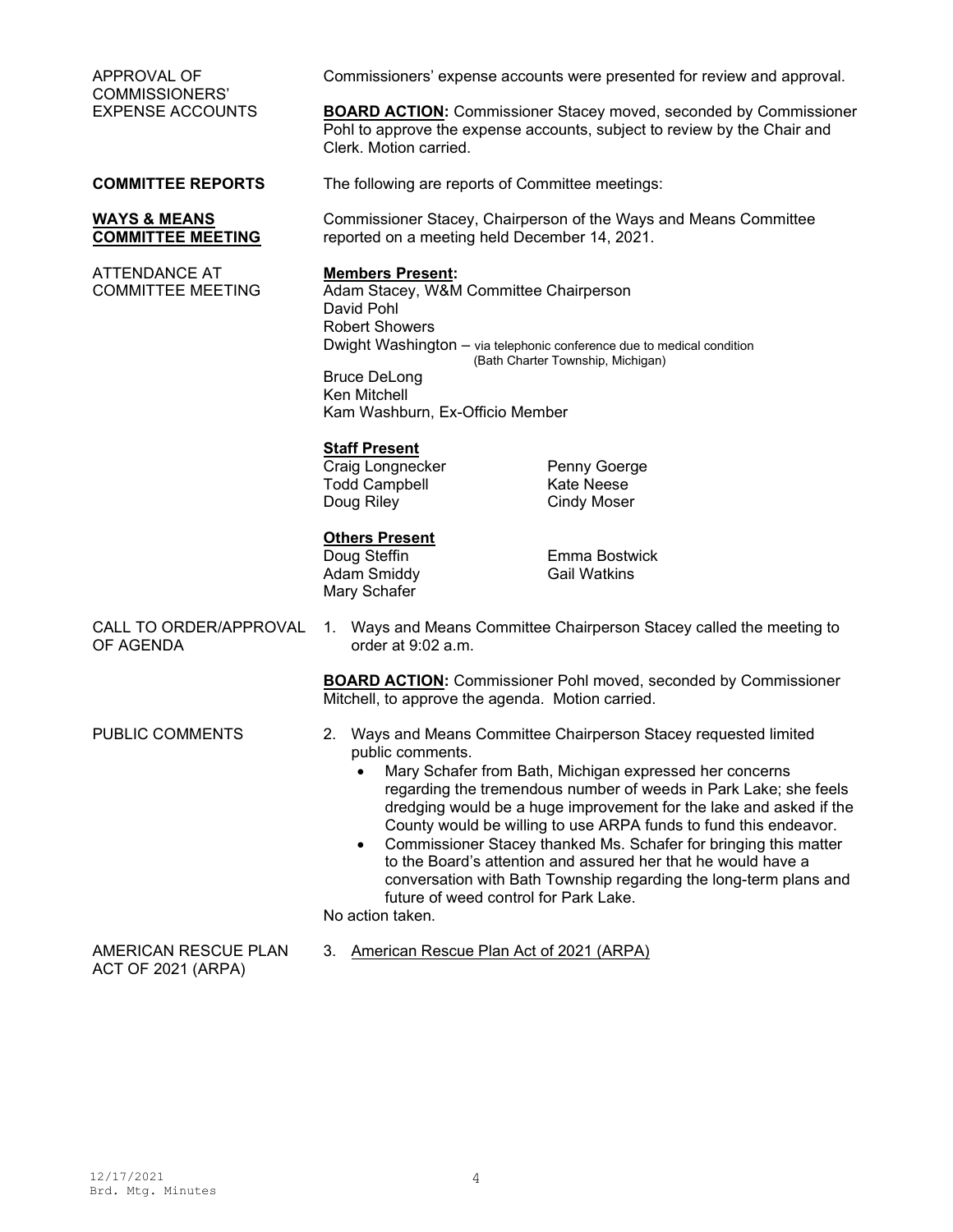- LEAP UPDATE **A.** LEAP Update: Ways and Means Committee Chairperson Stacey introduced Emma Bostwick from Lansing Economic Area Partnership (LEAP) to present their monthly report.
	- Ms. Bostwick provided an update to the Board regarding the Clinton County Small Business Relief Program that was launched in response to the COVID-19 pandemic utilizing American Rescue Plan Act funding.
	- The Members reviewed the awardee list and geographic breakdown for the awards that were given; Commissioner Washington asked for a more detailed breakdown on demographics, gender, ethnicity, etc.
	- The Members briefly discussed the vetting process that was in place during the grant review process to ensure that the grant applications were administered as fair as possible.
	- It was noted that 107 businesses were awarded grants for a total of \$1,640,000, which leaves \$10,000 remaining; LEAP is looking for direction on how to handle these remaining funds.
	- Administration recommends adding these funds to the technical assistance portion of the program.

**COMMITTEE RECOMMENDATION:** Commissioner Pohl moved, seconded by Commissioner Mitchell, to **recommend** moving \$10,000 from the competitive grants portion of the Clinton County Small Business Relief Program to the technical assistance portion of the program. Motion carried.

**BOARD ACTION:** Commissioner Stacey moved, seconded by Commissioner Pohl, to concur with the committee recommendation. Motion carried.

- GUIDEHOUSE UPDATE B. Guidehouse Update: Ways and Means Committee Chairperson Stacey introduced Adam Smiddy, Senior Consultant with Guidehouse, to provide an update regarding the American Rescue Plan Act (ARPA) of 2021.
	- Mr. Smiddy provided an update to the members regarding the SLFRF, Infrastructure, and Disaster Relief Flexibility Act.
	- Discussion followed regarding Treasury Reporting for the first Project and Expenditures Reports which will now be due on January 31, 2022.
	- The members reviewed the revenue loss summary.
	- Administrator Longnecker notified the members that beginning in January, there will be a mechanism in place for requests and proposals that come in for ARPA funding; all requests will be forwarded to Administration to be reviewed at the monthly Ways and Means Committee Meetings and this process will provide all members the opportunity to review, discuss and determine if there is any interest to move forward with them.
	- The members received an update regarding the Restaurant License Fee Reimbursement Program; restaurants will receive their reimbursements in January.
	- Discussion took place regarding the broadband analysis for Clinton County.

No action required.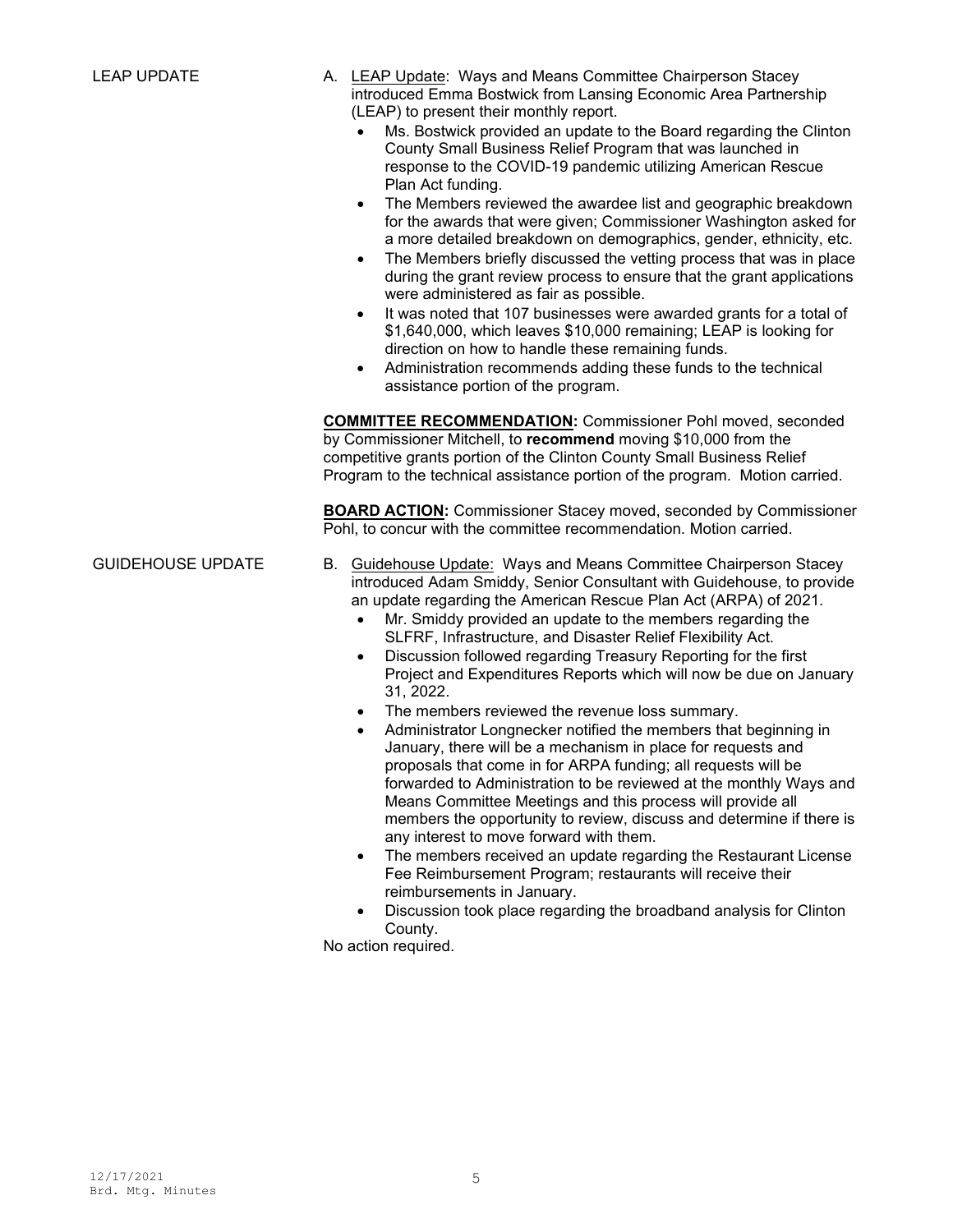- C. Broadband Survey Approval:Ways and Means Committee Chairperson Stacey introduced Administrator Longnecker to discuss broadband in Clinton County.
	- At the October 26th Board of Commissioners meeting, Guidehouse was authorized to pursue a firm to conduct a fiber feasibility survey for the County.
	- The broadband analysis will include a broadband survey, along with an assessment of deficits and opportunities.
	- Guidehouse has reviewed proposals from several providers and recommends that Clinton County contract with Mitchell Research and Communications, Inc.to execute the broadband survey in Clinton County.

**COMMITTEE RECOMMENDATION:** Commissioner Mitchell moved, seconded by Commissioner Pohl, to **recommend** approving an agreement with Mitchell Research and Communications for the purpose of conducting a broadband survey within Clinton County for an amount not to exceed \$24,700. Motion carried.

**BOARD ACTION:** Commissioner Stacey moved, seconded by Commissioner DeLong, to concur with the committee recommendation. Voting on the motion by roll call vote, those voting aye were Showers, DeLong, Pohl, Mitchell, Stacey, Washington and Washburn. Seven ayes, zero nays. Motion carried.

### REVENUE LOSS D. Revenue Loss:Ways and Means Committee Chairperson Stacey introduced discussion regarding the American Rescue Plan Loss of Revenue Transfer.

• American Rescue Plan Act (ARPA) funds may be used for revenue loss due to the COVID-19 public health emergency.

**COMMITTEE RECOMMENDATION:** Commissioner Showers moved, seconded by Commissioner Pohl, to **recommend** approving the reduction of up to \$3.6 million in the ARPA fund and transferring to the General Fund. Motion carried.

**BOARD ACTION:** Commissioner Stacey moved, seconded by Commissioner Mitchell, to concur with the committee recommendation. Motion carried.

- E. FY21 EMPG ARPA Grant Agreement Approval:Ways and Means Committee Chairperson Stacey introduced discussion regarding the FY21 EMPG ARPA Grant.
	- Clinton County has already been awarded \$28,519 in regular FY2021 Emergency Management Performance Grants (EMPG) funds which funds up to a maximum of approximately 32% of the emergency manager's salary and benefits.
	- The members received information regarding the EMPG ARPA Grant, a supplemental award that accompanies the regular EMPG funds in conjunction with the American Rescue Plan Act.
	- EMPG ARPA funds may be used towards the reimbursement of local emergency manager's salary and fringe benefits following the same grant guidance as the regular FY2021 EMPG funds.
	- Clinton County's local share of the FY2021 EMPG ARPA grant is \$14,864 for the grant period October 1, 2020, through September 30, 2021; this supplemental grant will fund up to a maximum of approximately 17% of the emergency manager's salary and benefits,

**COMMITTEE RECOMMENDATION:** Commissioner Mitchell moved, seconded by Commissioner Pohl, to **recommend** accepting the EMPG ARPA supplemental grant in the amount of \$14,864. Motion carried.

FY21 EMPG ARPA GRAND AGREEMENT APPROVAL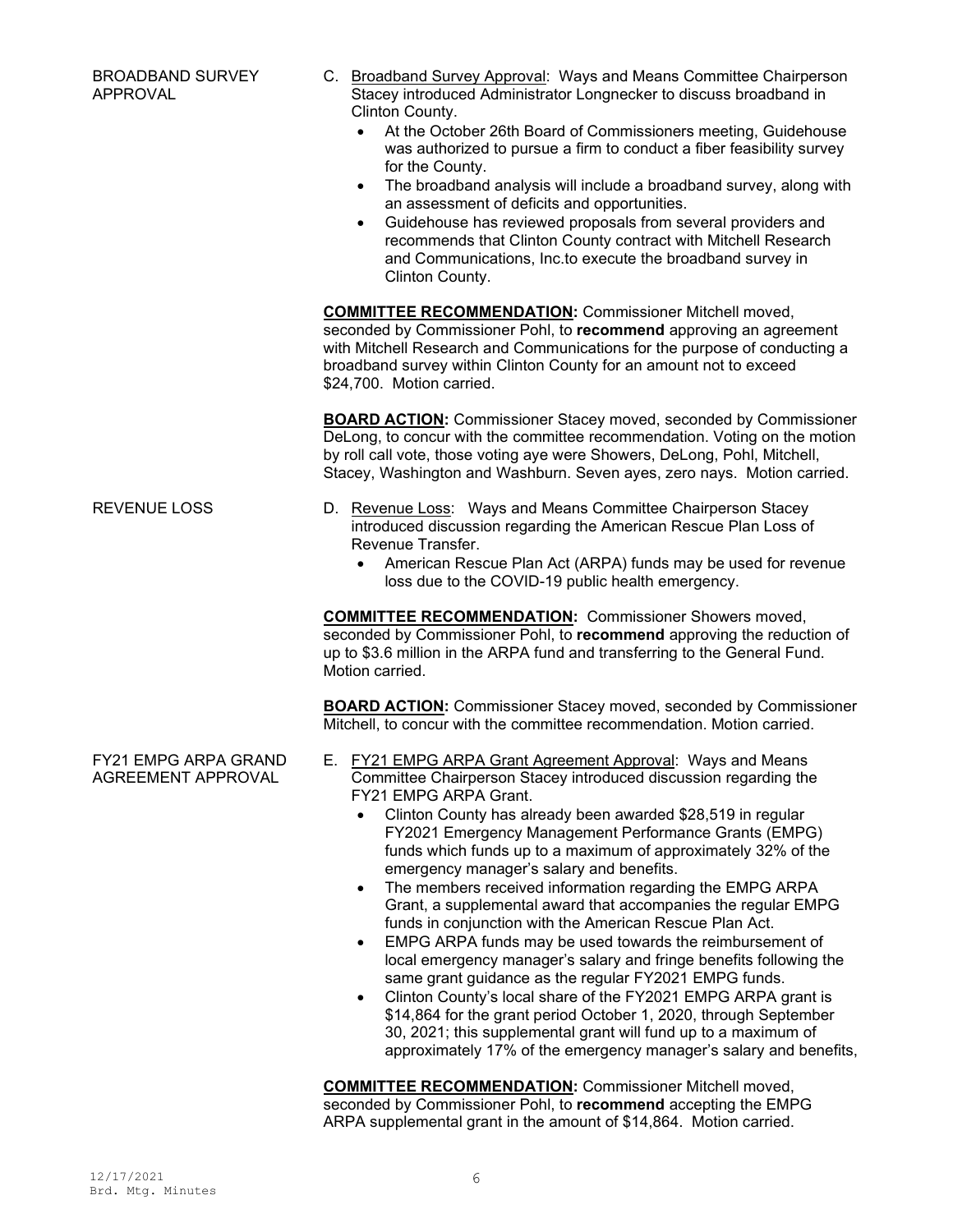Pohl, to concur with the committee recommendation. Motion carried. ROAD COMMISSION FACILITY UPDATE 4. Ways and Means Committee Chairperson Stacey introduced Doug Steffin, Managing Director at the Clinton County Road Commission, to provide an update regarding the Road Commission Facility. The Road Commission received site approval at the December Planning Commission meeting; they are finalizing the specs and equipment inside the building, and they are on track to bid everything out on January 10, 2022. • Director Steffin commended Hobbs and Black for their work and expressed his appreciation to the Board of Commissioners for their support. No action required. COUNTY CLERK ITEMS 5. County Clerk: BOARD OF COMMISSIONERS BYLAW AND RULES OF PROCEDURE A. Board of Commissioners Bylaws and Rules of Procedure:Ways and Means Committee Chairperson Stacey introduced discussion regarding the proposed Bylaws for 2022. • The Commissioners were provided a copy of their Bylaws and Rules of Procedure for 2022. • This document will be formally adopted at the Board's organizational meeting in January. No action required. SET ORGANIZATIONAL MEETING FOR JANUARY 2022 B. Set Organizational Meeting for January 2022:Ways and Means Committee Chairperson Stacey introduced discussion regarding the 2022 Board of Commissioners Organizational Meeting. **COMMITTEE RECOMMENDATION:** Commissioner Showers moved, seconded by Commissioner Pohl, to **recommend** scheduling the 2022 Board of Commissioners Organizational Meeting for Tuesday, January 4, 2022 at 9:00 a.m. Motion carried. (See page 2 of minutes for Board Action) PROPOSED CALENDAR FOR 2022 BOARD **MEETINGS** C. Proposed Calendar for 2022 Board Meetings: Ways and Means Committee Chairperson Stacey introduced discussion regarding the proposed calendar for 2022 Board Meetings. No action required. WASTE MANAGEMENT 2022 SPECIAL COLLECTION EVENT AUTHORIZATIONS 6. Waste Management – 2022 Special Collection Event Authorizations: Ways and Means Committee Chairperson Stacey introduced Kate Neese, Waste Management Coordinator, to discuss the 2022 Clean Community and Free for Fall events APPROVAL OF HAZARDOUS WASTE AND E-WASTE CONTRACTS A. Approval of Hazardous Waste and E-Waste Contracts: • Coordinator Neese notified the members that the County's current hazardous waste vendor is Drug and Laboratory Disposal, and the electronics recycling vendor is Valley City Recycling. • Based on the results of the County's request for proposals, it is recommended that the County keep the current vendors; both vendors have worked with the County for years, operating under the highest standards. **COMMITTEE RECOMMENDATION:** Commissioner DeLong moved, seconded by Commissioner Mitchell, to **recommend** approving a two-year

**BOARD ACTION:** Commissioner Stacey moved, seconded by Commissioner

services. Motion carried.

contract with Valley City Recycling Services for electronic waste recycling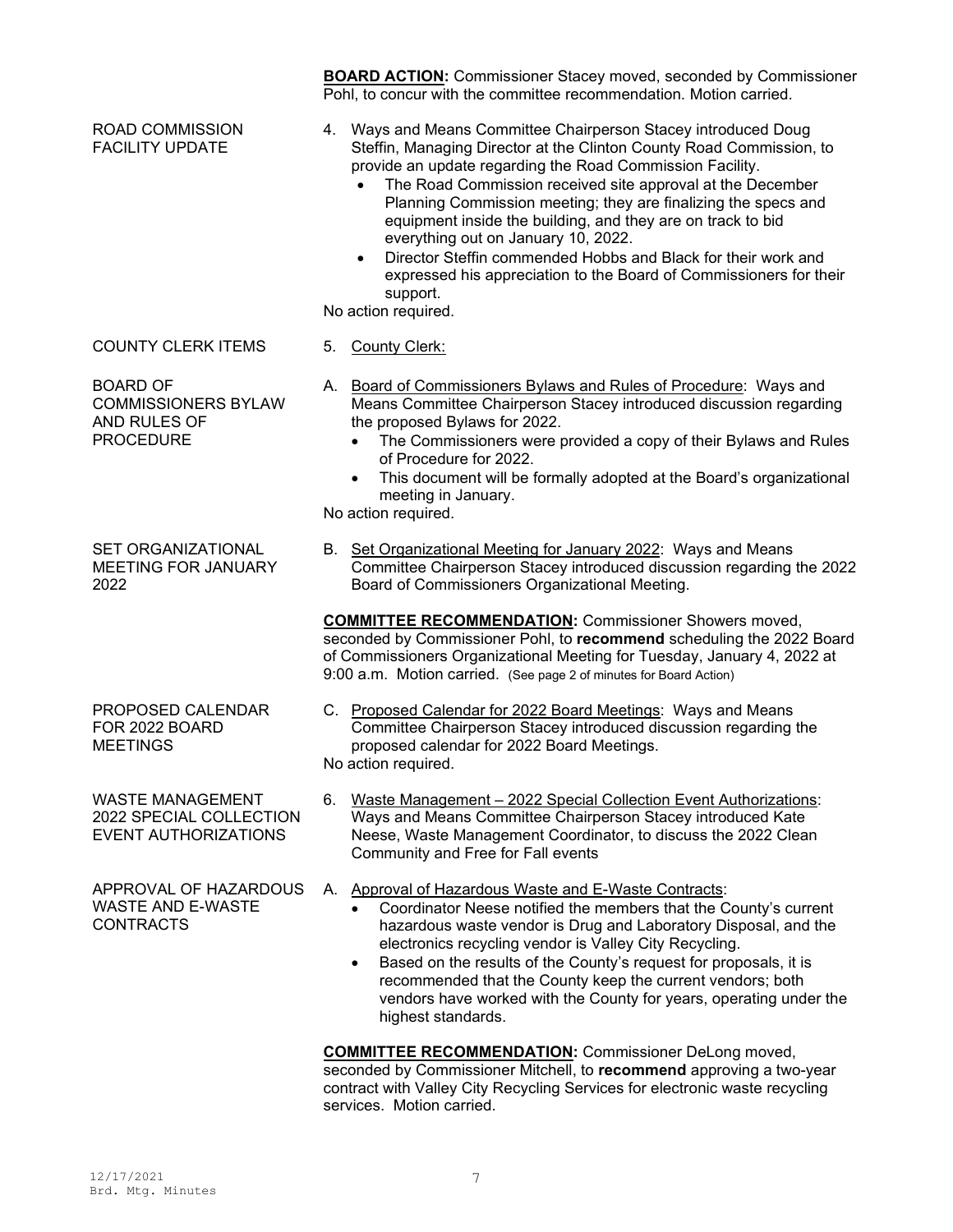2022 CLEAN COMMUNITY AND FREE FOR FALL EVENT FEE SCHEDULE

PROPERTY USE AGREEMENTS

FACILITY AND FLEET SERVICES DEPARTMENT CAPITAL IMPROVEMENT PROJECT REQUESTS

**BOARD ACTION:** Commissioner Stacey moved, seconded by Commissioner Mitchell, to concur with the committee recommendation. Motion carried.

- B. 2022 Clean Community and Free for Fall Event Fee Schedule:
	- The proposed fee schedule remains unchanged for 2022.
	- The County will again apply for the regional tire grant, therefore, DWM intends to accept tires free of charge at the April 30, 2022, Clean Community Event assuming the State's grant timeline remains the same and the County is awarded the grant in time for the April 30, 2022 event.

**COMMITTEE RECOMMENDATION:** Commissioner DeLong moved, seconded by Commissioner Pohl, to **recommend** approving the 2022 Clean Community and Free for Fall Event Fee Schedule. Motion carried.

**BOARD ACTION:** Commissioner Stacey moved, seconded by Commissioner Washington, to concur with the committee recommendation. Motion carried.

- C. Property Use Agreements:
	- Discussion followed regarding the property use agreements necessary to conduct the two programs.
	- The Department of Waste Management (DWM) will bring these property use agreements to the Ways and Means Committee for review and signatures in January 2022.

No action required.

- 7. Ways and Means Committee Chairperson Stacey introduced Todd Campbell, Deputy Administrator, to discuss capital improvement project requests on behalf of the Facility and Fleet Services Department.
	- Deputy Administrator Campbell requested the approval of 2022 capital improvement plan funds for courthouse carpet replacement as part of a multi-year replacement plan; due to increasing lead times for flooring materials, Facility Director Wooten would like to get materials ordered to allow for projects to be completed before spring of 2022.
	- Deputy Administrator Campbell requested the approval of 2022 capital improvement plan funds for a Facilities and Fleet Services Department UTV with a snowplow; this equipment will replace two small mowers/tractors which have reached the end of their useful life.

**COURTHOUSE** CARPET REPLACEMENT

**COMMITTEE RECOMMENDATION:** Commissioner DeLong moved, seconded by Commissioner Pohl, to **recommend** approving up to \$40,000 of 2022 CIP funds for Courthouse carpet replacement, as outlined and approved in the capital improvements section of the 2022 budget. Motion carried.

**BOARD ACTION:** Commissioner Stacey, moved, seconded by Commissioner Mitchell, to concur with the committee recommendation. Motion carried.

PURCHASE OF UTV WITH **SNOWPLOW ATTACHMENTS COMMITTEE RECOMMENDATION:** Commissioner DeLong moved, seconded by Commissioner Pohl, to **recommend** approving up to \$33,000 of 2022 CIP funds for the purchase of a UTV with a snowplow, as outlined and approved in the capital improvements section of the 2022 budget. Motion carried.

> **BOARD ACTION:** Commissioner Stacey moved, seconded by Commissioner DeLong, to concur with the committee recommendation. Motion carried.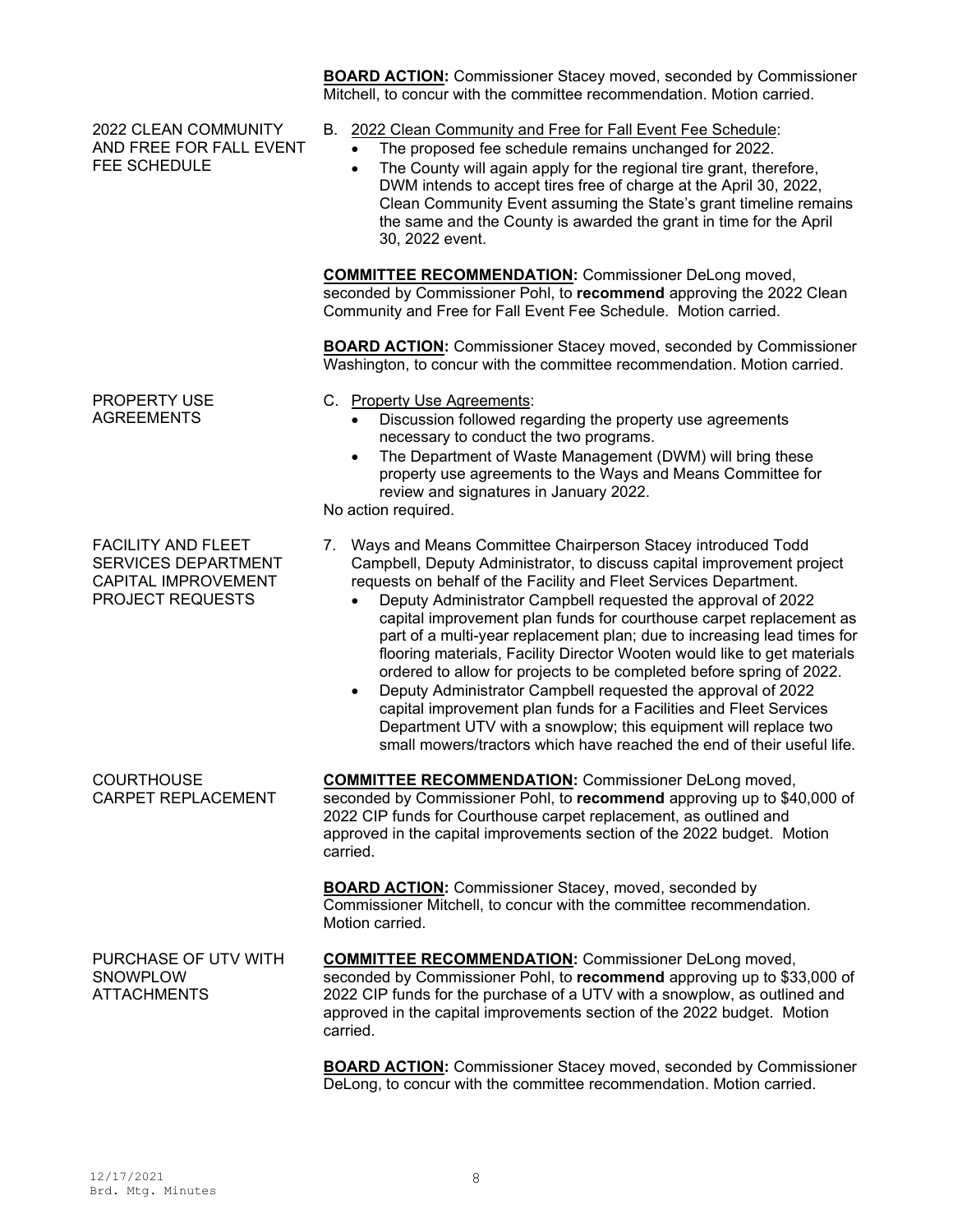- 8. Ways and Means Chairperson Stacey introduced discussion regarding the 2022 Clinton County Employee Appreciation Picnic.
	- The Board of Commissioners took action to postpone the 2021 Holiday Luncheon to spring/summer at an outdoor venue.
	- As a result, Administration suggests that the members authorize the 2022 Clinton County Employee Appreciation Picnic to take place at the Motz Park Pavilion on Friday, June 10, 2022.
	- The Motz Park Pavilion has the capacity to hold up to 200 staff and retirees; authorization is suggested for a budget not to exceed \$3,500 to cover the cost of catering and decorations.
	- The members agreed to hold the picnic from noon to 5:00 p.m. to allow employees more time and flexibility to enjoy the picnic and visit with fellow employees if their schedule allows.

**COMMITTEE RECOMMENDATION:** Commissioner DeLong moved, seconded by Commissioner Mitchell, to **recommend** authorizing funding of up to \$3,500 for the Clinton County Employee Appreciation Picnic at Motz Park Pavilion on Friday, June 10, 2022 from 12:00 p.m. to 5:00 p.m. Motion carried.

**BOARD ACTION:** Commissioner Stacey moved, seconded by Commissioner DeLong, to concur with the committee recommendation. Motion carried.

- PLANNING UPDATE 9. Ways and Means Committee Chairperson Stacey introduced Doug Riley, Community Development Director, to provide a planning update.
	- PC-41-21 MA Petition for Change of Zone/Map Amendment OR 171-21; Planning Commission recommends approval.
	- PC-42--21 MA Petition for Change of Zone/Map Amendment OR 172-21; Planning Commission recommends approval.
	- PC-44-21 SLU Application for Special Land Use Permit (including Site Plan Review); Planning Commission recommends approval.
	- OR 173-21 The adoption of the reformatted Zoning Ordinance; Planning Commission recommends approval.
	- The Members discussed the new Road Commission Facility:
		- **Bingham Township is required to sign off on the sewer and water** as a standard condition of approval in accordance with the zoning ordinance.
		- **Unfortunately, this has not happened because the Township has a** list of requirements.
		- The Road Commission is opting to seek legal counsel before they proceed.
		- **Director Riley will work with the County's legal counsel as well.**
	- Discussion took place regarding Victor Township's special board meeting that took place on December 1<sup>st</sup> regarding Agriculture Cannabis Opt in; Director Riley will seek legal counsel Foster Swift.

No action required.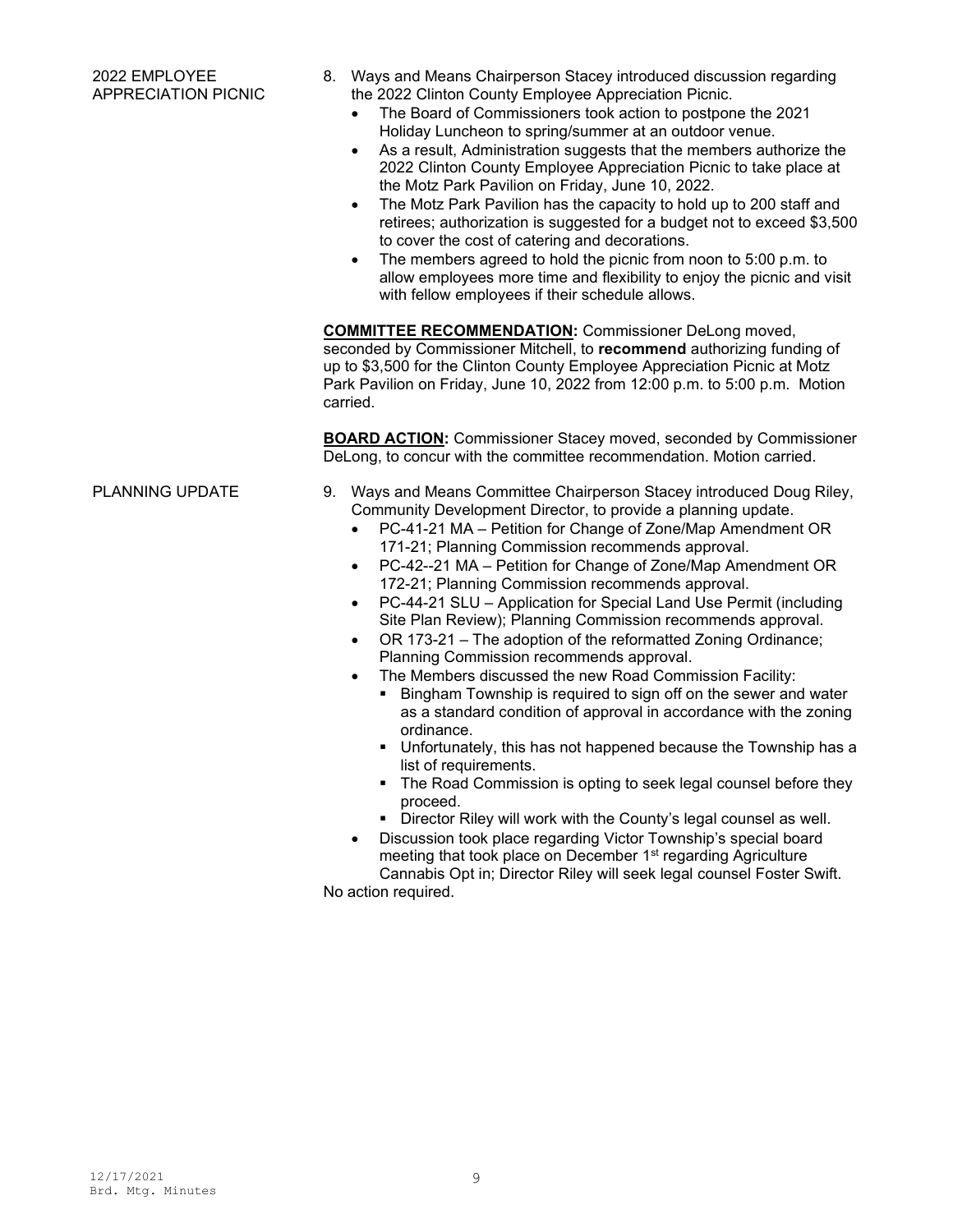| 4TH QUARTER BUDGET<br><b>ADJUSTMENTS</b>              | 10. Ways and Means Committee Chairperson Stacey introduced Todd<br>Campbell, Deputy Administrator, to discuss the 4th quarter budget<br>adjustments/governmental fund commitments.                                                                                                                                                                                                                                                                                                                                                                                                                                                                                                                                                                                              |  |  |
|-------------------------------------------------------|---------------------------------------------------------------------------------------------------------------------------------------------------------------------------------------------------------------------------------------------------------------------------------------------------------------------------------------------------------------------------------------------------------------------------------------------------------------------------------------------------------------------------------------------------------------------------------------------------------------------------------------------------------------------------------------------------------------------------------------------------------------------------------|--|--|
|                                                       | <b>COMMITTEE RECOMMENDATION:</b> Commissioner Showers moved,<br>seconded by Commissioner Pohl, to recommend the approval of the 4 <sup>th</sup><br>quarter budget adjustments as presented. Motion carried.                                                                                                                                                                                                                                                                                                                                                                                                                                                                                                                                                                     |  |  |
|                                                       | <b>BOARD ACTION:</b> Commissioner Stacey moved, seconded by Commissioner<br>Pohl, to concur with the committee recommendation. Motion carried.                                                                                                                                                                                                                                                                                                                                                                                                                                                                                                                                                                                                                                  |  |  |
|                                                       | <b>COMMITTEE RECOMMENDATION:</b> Commissioner Showers moved,<br>seconded by Commissioner Pohl, to recommend approving governmental<br>fund commitments as presented and as adjusted to actual for variable<br>calculated amounts as presented. Motion carried.                                                                                                                                                                                                                                                                                                                                                                                                                                                                                                                  |  |  |
|                                                       | <b>BOARD ACTION:</b> Commissioner Stacey moved, seconded by Commissioner<br>Mitchell, to concur with the committee recommendation. Motion carried.<br>(INSERT BUDGET ADJUSTMENTS)                                                                                                                                                                                                                                                                                                                                                                                                                                                                                                                                                                                               |  |  |
| JANUARY 2022 COMMITTEE<br><b>MEETING CALENDAR</b>     | 11. Ways and Means Committee Chairperson Stacey introduced discussion<br>regarding the January 2022 Open Meetings and Events Calendar.                                                                                                                                                                                                                                                                                                                                                                                                                                                                                                                                                                                                                                          |  |  |
|                                                       | <b>COMMITTEE RECOMMENDATON: Commissioner Pohl moved, seconded</b><br>by Commissioner Showers, to recommend approval of the January 2022<br>Open Meetings and Events Calendar. Motion carried.                                                                                                                                                                                                                                                                                                                                                                                                                                                                                                                                                                                   |  |  |
|                                                       | <b>BOARD ACTION:</b> Commissioner Stacey moved, seconded by Commissioner<br>Pohl, to concur with the committee recommendation. Motion carried.                                                                                                                                                                                                                                                                                                                                                                                                                                                                                                                                                                                                                                  |  |  |
| <b>ACCOUNTS PAYABLE</b><br><b>INVOICE PAID TOTALS</b> | 12. Ways and Means Committee Chairperson Stacey introduced discussion<br>regarding the Accounts Payable Invoices Paid.                                                                                                                                                                                                                                                                                                                                                                                                                                                                                                                                                                                                                                                          |  |  |
|                                                       | <b>COMMITTEE ACTION: Commissioner Pohl moved, seconded by</b><br>Commissioner Mitchell, to approve the invoices paid from November 5<br>through December 3, 2021, in the amount of \$1,113,780.26. Motion carried.                                                                                                                                                                                                                                                                                                                                                                                                                                                                                                                                                              |  |  |
| <b>COMMISSIONERS'</b><br><b>COMMENTS</b>              | 13. Ways and Means Committee Chairperson Stacey requested<br>Commissioners comments. There were none.                                                                                                                                                                                                                                                                                                                                                                                                                                                                                                                                                                                                                                                                           |  |  |
| ADMINISTRATOR'S REPORT                                | 14. Ways and Means Committee Chairperson Stacey requested the report<br>from Administrator Longnecker.<br>Administrator Longnecker notified the members that there is an<br>Infrastructure Committee meeting scheduled in January for the<br>purpose of receiving updates regarding the public safety facility, M21<br>corridor improvements and Wilson Center development.<br>Arrangements were made for an emergency generator to be placed<br>at the Courthouse this past week while emergency repairs were<br>being made to the existing generator, this proved to be very<br>beneficial as there were power interruptions during the wind storm<br>this past weekend.<br>Collective bargaining discussions continue to take place with COAM<br>and CCLP-Road Patrol Units. |  |  |
| ADJOURNMENT OF<br><b>COMMITTEE MEETING</b>            | 15. Ways and Means Committee Chairperson Stacey adjourned the meeting<br>at 11:14 a.m.                                                                                                                                                                                                                                                                                                                                                                                                                                                                                                                                                                                                                                                                                          |  |  |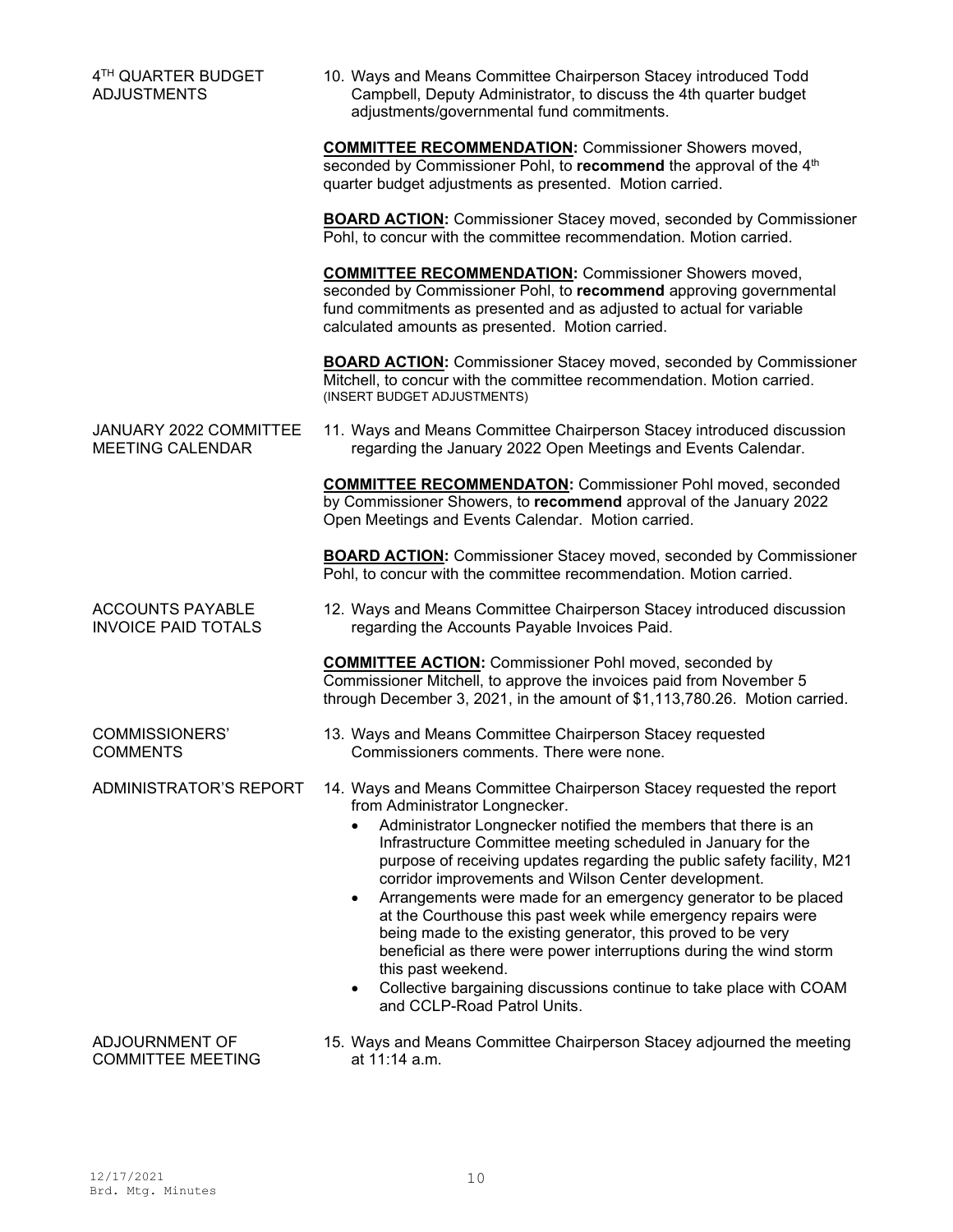| <b>HUMAN RESOURCES</b><br><b>COMMITTEE MEETING</b>            | Commissioner Pohl, Chairperson of the Human Resources Committee<br>reported on a meeting held December 14, 2021.                                                                                                                                                                                                                                                                                                                                                                                                                                                                                                                                                                                                                                                                                                        |  |
|---------------------------------------------------------------|-------------------------------------------------------------------------------------------------------------------------------------------------------------------------------------------------------------------------------------------------------------------------------------------------------------------------------------------------------------------------------------------------------------------------------------------------------------------------------------------------------------------------------------------------------------------------------------------------------------------------------------------------------------------------------------------------------------------------------------------------------------------------------------------------------------------------|--|
| <b>ATTENDANCE AT</b><br><b>COMMITTEE MEETING</b>              | <b>Members Present:</b><br>David Pohl, HR Committee Chairperson<br><b>Adam Stacey</b><br><b>Robert Showers</b><br>Dwight Washington - via telephonic conference due to medical condition<br>(Bath Charter Township, Michigan)<br><b>Bruce DeLong</b><br>Ken Mitchell<br>Kam Washburn, Ex-Officio Member                                                                                                                                                                                                                                                                                                                                                                                                                                                                                                                 |  |
|                                                               | <b>Staff Present</b><br>Craig Longnecker<br><b>Todd Campbell</b><br>Penny Goerge                                                                                                                                                                                                                                                                                                                                                                                                                                                                                                                                                                                                                                                                                                                                        |  |
| CALL TO ORDER/APPROVAL<br>OF AGENDA                           | 1. Human Resources Committee Chairperson Pohl called the meeting to order<br>at 11:14 a.m.                                                                                                                                                                                                                                                                                                                                                                                                                                                                                                                                                                                                                                                                                                                              |  |
|                                                               | Addition to Agenda: COVID-19 Paid Administrative Leave Policy - 2A                                                                                                                                                                                                                                                                                                                                                                                                                                                                                                                                                                                                                                                                                                                                                      |  |
|                                                               | <b>COMMITTEE ACTION:</b> Commissioner Showers moved, seconded by<br>Commissioner Mitchell, to approve the agenda as amended. Motion carried.                                                                                                                                                                                                                                                                                                                                                                                                                                                                                                                                                                                                                                                                            |  |
| PUBLIC COMMENTS                                               | Human Resources Committee Chairperson Pohl requested limited public<br>2.<br>comments. There were none.                                                                                                                                                                                                                                                                                                                                                                                                                                                                                                                                                                                                                                                                                                                 |  |
| COVID-19 PAID<br><b>ADMINISTRATIVE LEAVE</b><br><b>POLICY</b> | 2A. Human Resources Committee Chairperson Pohl introduced Administrator<br>Longnecker to discuss an extension to the COVID-19 Paid Administrative<br>Leave Policy.<br>Administrator Longnecker briefly discussed the current COVID-19<br>Paid Administrative Leave Policy that was put in place to replace<br>provisions of the Families First Coronavirus Response Act.<br>In addition to this Policy, the County also has Letters of Agreement in<br>$\bullet$<br>place with each of the unions that spell out the same parameters; all<br>of which are due to expire on December 31, 2021.<br>Administration recommends an extension of the Policy and Letters of<br>$\bullet$<br>Agreement, as they are an important tool to encourage compliance<br>with Clinton County's COVID-19 Preparedness and Response Plan. |  |
|                                                               | <b>COMMITTEE RECOMMENDATION:</b> Commissioner Showers moved,<br>seconded by Commissioner DeLong, to recommend authorizing the<br>extension of the COVID-19 Paid Administrative Leave Policy for non-union<br>employees and authorize the extension of the COVID-19 Emergency Sick<br>Time Letter of Agreements with union employees, for an amount not to<br>exceed 80 hours from January 1, 2022 to December 31, 2022. Motion<br>carried.                                                                                                                                                                                                                                                                                                                                                                              |  |
|                                                               | <b>BOARD ACTION:</b> Commissioner Pohl moved seconded by Commissioner                                                                                                                                                                                                                                                                                                                                                                                                                                                                                                                                                                                                                                                                                                                                                   |  |

**BOARD ACTION:** Commissioner Pohl moved, seconded by Commissioner DeLong, to concur with the committee recommendation. Motion carried.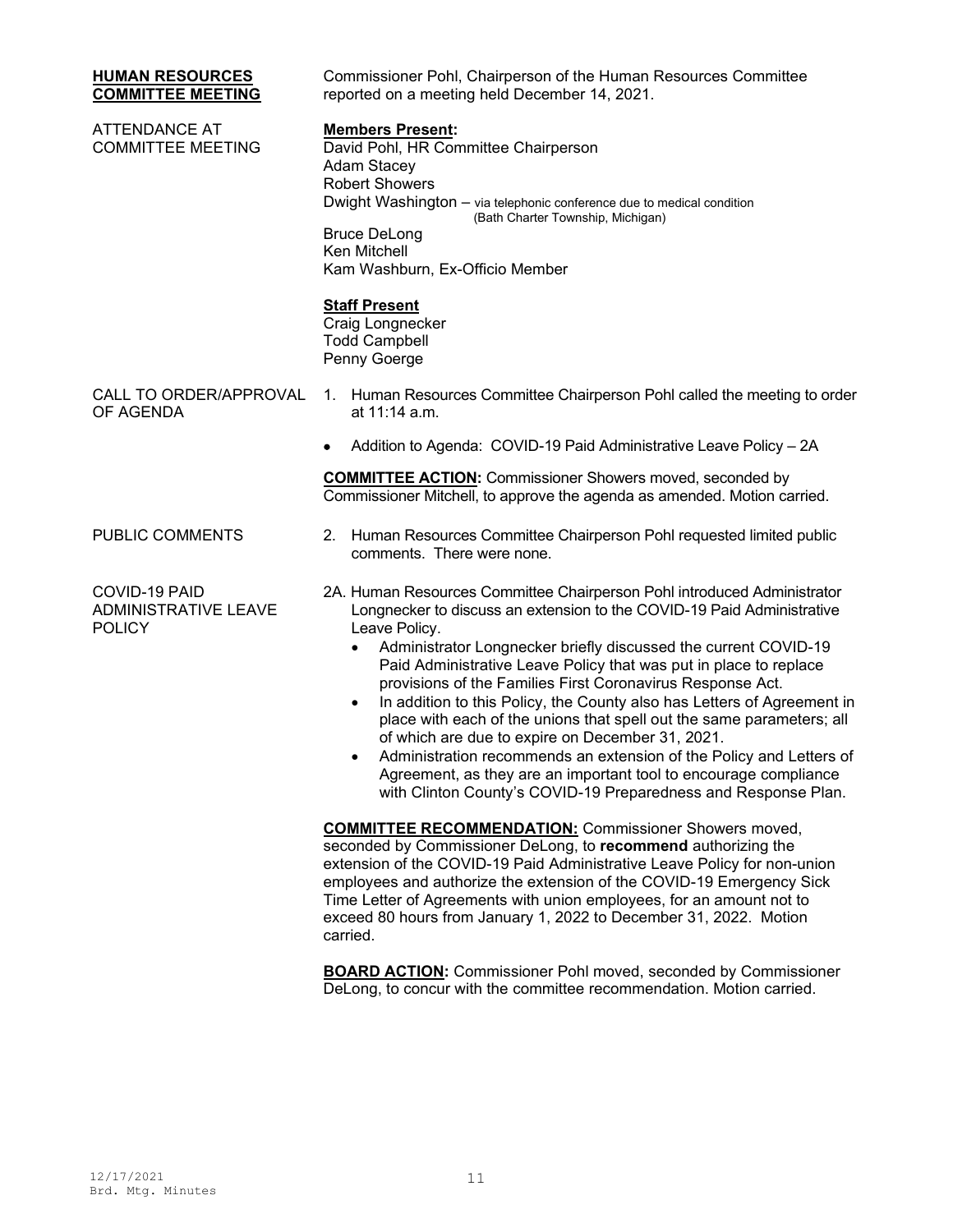- 3. Human Resources Committee Chairperson Pohl introduced Administrator Longnecker to discuss an update to the Clinton County Personnel Manual.
	- In an effort to attract additional qualified applicants for employment at Clinton County, Administration recommends a policy change related to the waiting period for health insurance that is provided to our regular full-time employees.
	- After discussions with the HR Chair and Labor Attorney, Administration recommends amending section 5.2 of the Personnel Manual as follows:

*5.2 HEALTH INSURANCE - "Effective 90 30 days after the beginning of employment, the County shall provide a health insurance program for regular full-time employees and family (regular full-time as defined by Health Care Reform are employees who are employed on average at least 30 hours per week)".* 

**COMMITTEE RECOMMENDATION:** Commissioner Showers moved, seconded by Commissioner Mitchell, to **recommend** updating the Clinton County Personnel Manual (effective January 1, 2022) to provide health insurance to regular full-time employees and family effective 30 days after the beginning of employment. Regular full-time employees who began employment at Clinton County prior to the effective date of this policy change shall immediately become eligible for health insurance after they have fulfilled the 30-day waiting period. Motion carried.

**BOARD ACTION:** Commissioner Pohl moved, seconded by Commissioner Showers, to concur with the committee recommendation. Motion carried.

- 4. Human Resources Committee Chairperson Pohl introduced Deputy Administrator Campbell to discuss an amendment to the Employee Benefit Cafeteria Plan.
	- A second amendment to the Clinton County Board of Commissioners Cafeteria Plan has been prepared and deemed necessary due to updated Internal Revenue Service regulations regarding flexible spending.
	- The following modifications are required:
		- Only full-time employees who are regularly scheduled to work at least thirty (30) hours per week are eligible to elect the Flexible Spending, Dependent Care and Aflac benefits; part-time employees who are regularly scheduled to work at least twenty (20) hours per week for the Employer are eligible for Dependent Care and/or Aflac benefits only.
		- $\triangleright$  Provides that the Flexible Spending contribution limit and the Flexible Spending carry-over limit will automatically update each year to the maximum amount permitted by law.

**COMMITTEE RECOMMENDATION:** Commissioner Mitchell moved, seconded by Commissioner Stacey, to **recommend** adopting the resolution authorizing the second amendment to the Cafeteria Plan as presented. Motion carried.

**BOARD ACTION:** Commissioner Pohl moved, seconded by Commissioner Stacey, to concur with the committee recommendation. Motion carried. (INSERT RESOLUTION)

5. Human Resources Committee Chairperson Pohl introduced discussion regarding appointments to various Committees and Commissions.

RESOLUTION 2021-17 AUTHORIZING SECOND AMENDMENT TO EMPLOYEE BENEFIT CAFETERIA PLAN

# COMMITTEE/COMMISSION APPOINTMENTS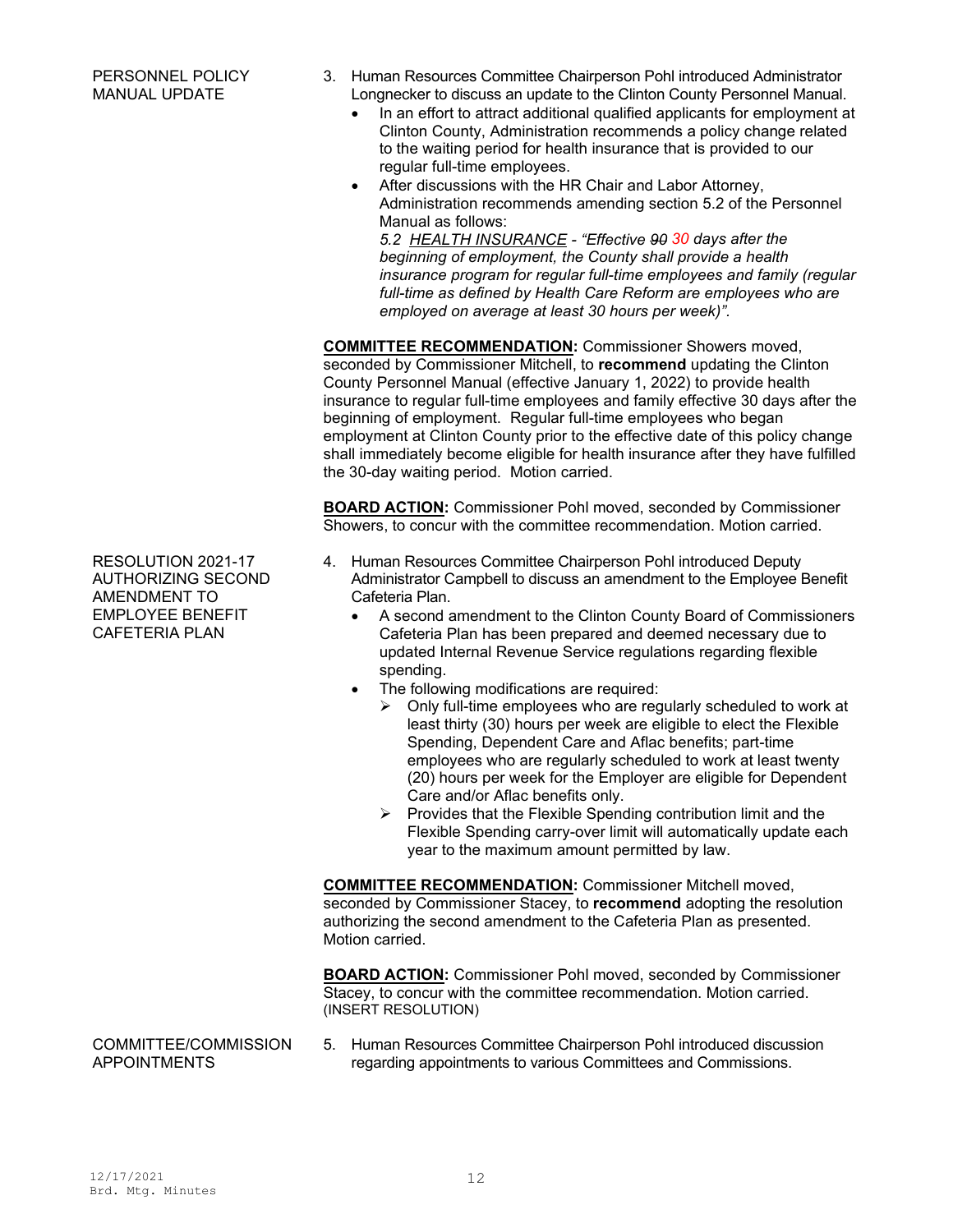| APPOINTMENT OF JACK<br>PHILLIPS TO CLINTON AREA<br><b>TRANSIT SYSTEM BOARD</b> | <b>COMMITTEE RECOMMENDATION:</b> Commissioner Showers moved,<br>seconded by Commissioner DeLong, to recommend appointing Jack Phillips<br>to the Clinton Area Transit System Board for the remainder of a three (3) year<br>term effective January 1, 2022 and expiring December 31, 2023. Motion<br>carried.<br><b>BOARD ACTION:</b> Commissioner Pohl moved, seconded by Commissioner<br>Stacey, to concur with the committee recommendation to appoint Jack                                                                                                                                                                                                                                                                                                                                                                                                                                                                                                                                             |  |
|--------------------------------------------------------------------------------|------------------------------------------------------------------------------------------------------------------------------------------------------------------------------------------------------------------------------------------------------------------------------------------------------------------------------------------------------------------------------------------------------------------------------------------------------------------------------------------------------------------------------------------------------------------------------------------------------------------------------------------------------------------------------------------------------------------------------------------------------------------------------------------------------------------------------------------------------------------------------------------------------------------------------------------------------------------------------------------------------------|--|
|                                                                                | Phillips to the Clinton Area Transit System Board. Chairperson Washburn<br>called for further nominations. None were offered. Motion carried.                                                                                                                                                                                                                                                                                                                                                                                                                                                                                                                                                                                                                                                                                                                                                                                                                                                              |  |
| <b>COMMISSIONERS'</b><br><b>COMMENTS</b>                                       | 6. Human Resources Committee Chairperson Pohl requested<br>Commissioners' comments.<br><b>Commissioner Washburn:</b><br>Provided an update on behalf of the Lansing Economic Area<br>$\circ$<br>Partnership (LEAP).<br>Mentioned that the creation of the Capitol Council of Governments<br>$\circ$<br>(CAPCOG) has proven to be invaluable and will bring huge returns<br>for this county in the future.<br>Briefly discussed the redistricting efforts for legislative seats in<br>$\circ$<br>Michigan and how it may affect Clinton County.<br>Commissioner Showers provided several updates on behalf of LEAP,<br>$\bullet$<br>CAPCOG and the Michigan Association of Counties<br>Commissioner Stacey spoke against Senate Bill 245 that provides for<br>$\bullet$<br>4-year terms for the County Boards of Commissioners.<br>Commissioner Pohl provided an update on behalf of the Ag Tech<br>$\bullet$<br>Committee and briefly discussed the proposed solar farm in Dallas<br>and Bengal Townships. |  |
| ADJOURNMENT OF<br><b>COMMITTEE MEETING</b>                                     | 7. Human Resources Committee Chairperson Pohl adjourned the meeting<br>at 11:45 a.m.                                                                                                                                                                                                                                                                                                                                                                                                                                                                                                                                                                                                                                                                                                                                                                                                                                                                                                                       |  |
| <b>END OF COMMITTEE</b><br><b>REPORTS</b>                                      |                                                                                                                                                                                                                                                                                                                                                                                                                                                                                                                                                                                                                                                                                                                                                                                                                                                                                                                                                                                                            |  |
| <b>COMMISSIONERS'</b><br><b>COMMENTS</b>                                       | Chairperson Washburn called for Commissioners' comments:<br>Chairperson Washburn noted that although this meeting was long, we<br>received some very good information from our Health Officer.<br>Members recognized the staff of the MMDHD for the work they are doing<br>and the time they have spent dealing with COVID related matters.                                                                                                                                                                                                                                                                                                                                                                                                                                                                                                                                                                                                                                                                |  |
| <b>ADJOURNMENT</b>                                                             | <b>BOARD ACTION:</b> With no further business to come before the Board,<br>Commissioner DeLong moved, seconded by Commissioner Pohl to adjourn<br>the meeting at 10:08 a.m.<br>Diane Zuker, Clerk of the Board                                                                                                                                                                                                                                                                                                                                                                                                                                                                                                                                                                                                                                                                                                                                                                                             |  |

NOTE: These minutes are subject to approval at the next regular meeting of the Board in January, 2022.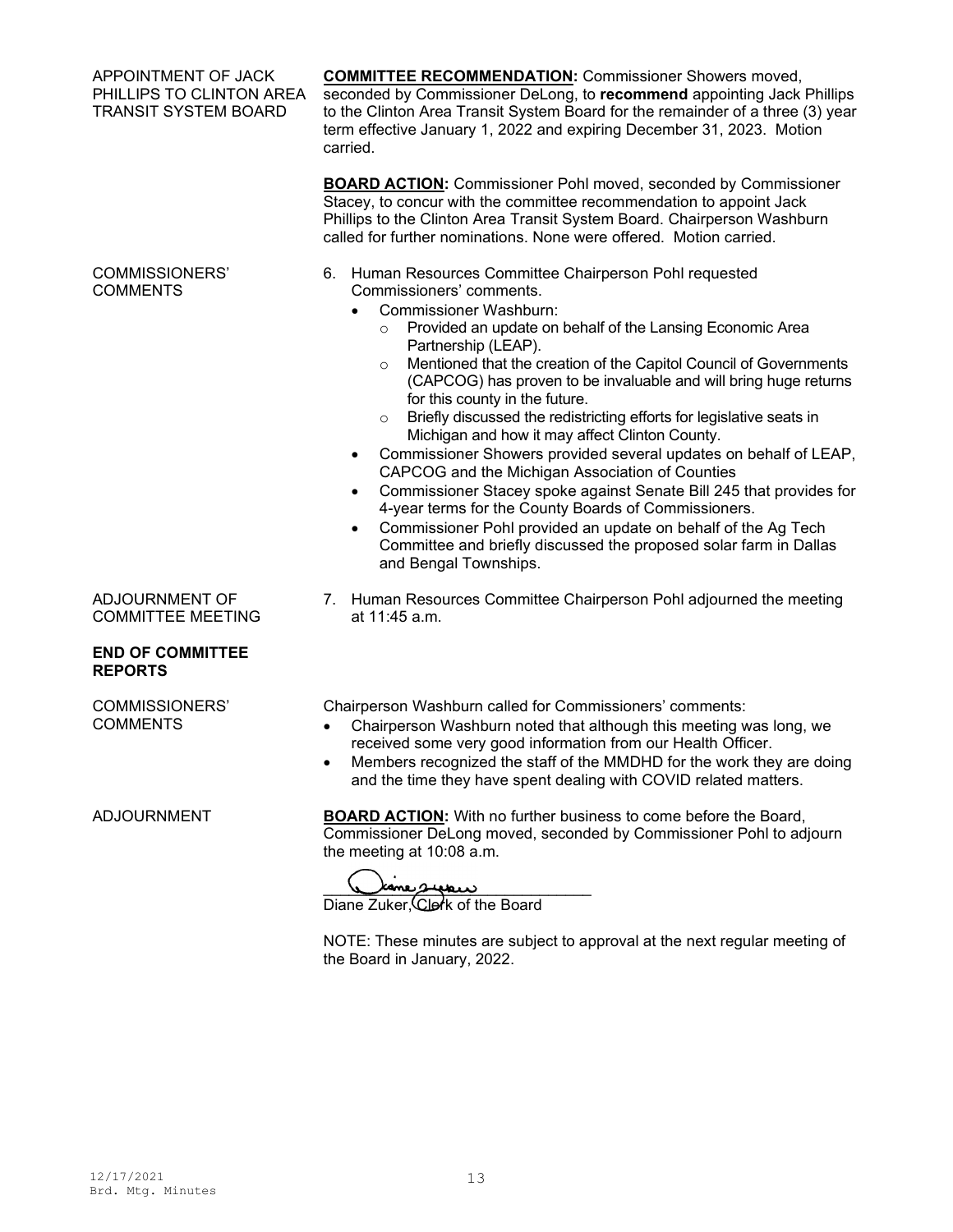# **CLINTON COUNTY BOARD OF COMMISSIONERS**

| Chairperson<br>Kam J. Washburn<br><b>Vice-Chairperson</b><br><b>Bruce DeLong</b><br><b>Members</b><br>David W. Pohl<br>Kenneth B. Mitchell<br><b>Robert Showers</b><br>Dwight Washington<br>Adam C. Stacey | <b>COURTHOUSE</b><br><b>100 E. STATE STREET</b><br><b>ST. JOHNS, MICHIGAN 48879-1571</b><br>989-224-5120                                                                                                                                   | <b>Administrator</b><br>Craig Longnecker<br><b>Clerk of the Board</b><br>Diane Zuker |
|------------------------------------------------------------------------------------------------------------------------------------------------------------------------------------------------------------|--------------------------------------------------------------------------------------------------------------------------------------------------------------------------------------------------------------------------------------------|--------------------------------------------------------------------------------------|
| DATE 01/04/2022                                                                                                                                                                                            | The Clinton County Board of Commissioners met on Tuesday, January 4,<br>2022 at 9:03 a.m. with Clerk Zuker calling the meeting to order.                                                                                                   |                                                                                      |
| MOMENT OF SILENCE AND<br>PLEDGE OF ALLEGIANCE                                                                                                                                                              | Clerk Zuker called for a moment of silence. The pledge of allegiance was<br>given to the flag of the United States of America.                                                                                                             |                                                                                      |
| <b>ROLL CALL</b>                                                                                                                                                                                           | Roll was called and quorum of the members were in attendance as follows:<br>Kam Washburn, David Pohl, Bruce DeLong, Kenneth B. Mitchell, Robert<br>Showers, Dwight Washington and Adam Stacey.                                             |                                                                                      |
| <b>COUNTY PERSONNEL</b><br>Craig Longnecker, Todd Campbell and Deb Sutherland.                                                                                                                             |                                                                                                                                                                                                                                            |                                                                                      |
| <b>VISITORS</b>                                                                                                                                                                                            | None                                                                                                                                                                                                                                       |                                                                                      |
| <b>AGENDA</b>                                                                                                                                                                                              | The agenda was presented for review and approval.                                                                                                                                                                                          |                                                                                      |
|                                                                                                                                                                                                            | <b>BOARD ACTION:</b> Commissioner Showers moved, seconded by<br>Commissioner Washburn to approve the agenda as printed. Motion carried.                                                                                                    |                                                                                      |
| <b>ELECTION OF</b><br><b>CHAIRPERSON</b>                                                                                                                                                                   | Clerk Zuker opened the nominations for Chairperson of the Board.<br>Commissioner Stacey nominated Kam Washburn for Chairperson. Clerk<br>Zuker called for further nominations. None were offered.                                          |                                                                                      |
|                                                                                                                                                                                                            | <b>BOARD ACTION:</b> Commissioner Stacey moved, seconded by Commissioner<br>Showers to close the nominations and cast a unanimous ballot for the<br>appointment of Commissioner Kam Washburn as Chairperson for 2022.<br>Motion carried.   |                                                                                      |
| <b>ELECTION OF</b><br><b>VICE-CHAIRPERSON</b>                                                                                                                                                              | Clerk Zuker opened the nominations for Vice-Chairperson of the Board.<br>Commissioner Pohl nominated Bruce DeLong for Vice-Chairperson. Clerk<br>Zuker called for further nominations. None were offered.                                  |                                                                                      |
|                                                                                                                                                                                                            | <b>BOARD ACTION:</b> Commissioner Pohl moved, seconded by Commissioner<br>Stacey to close the nominations and cast a unanimous ballot for the<br>appointment of Commissioner Bruce DeLong as Vice-Chairperson for 2022.<br>Motion carried. |                                                                                      |
| Commissioner Washburn assumed the Chair.<br><b>CHAIRPERSON ASSUMES</b><br>THE CHAIR                                                                                                                        |                                                                                                                                                                                                                                            |                                                                                      |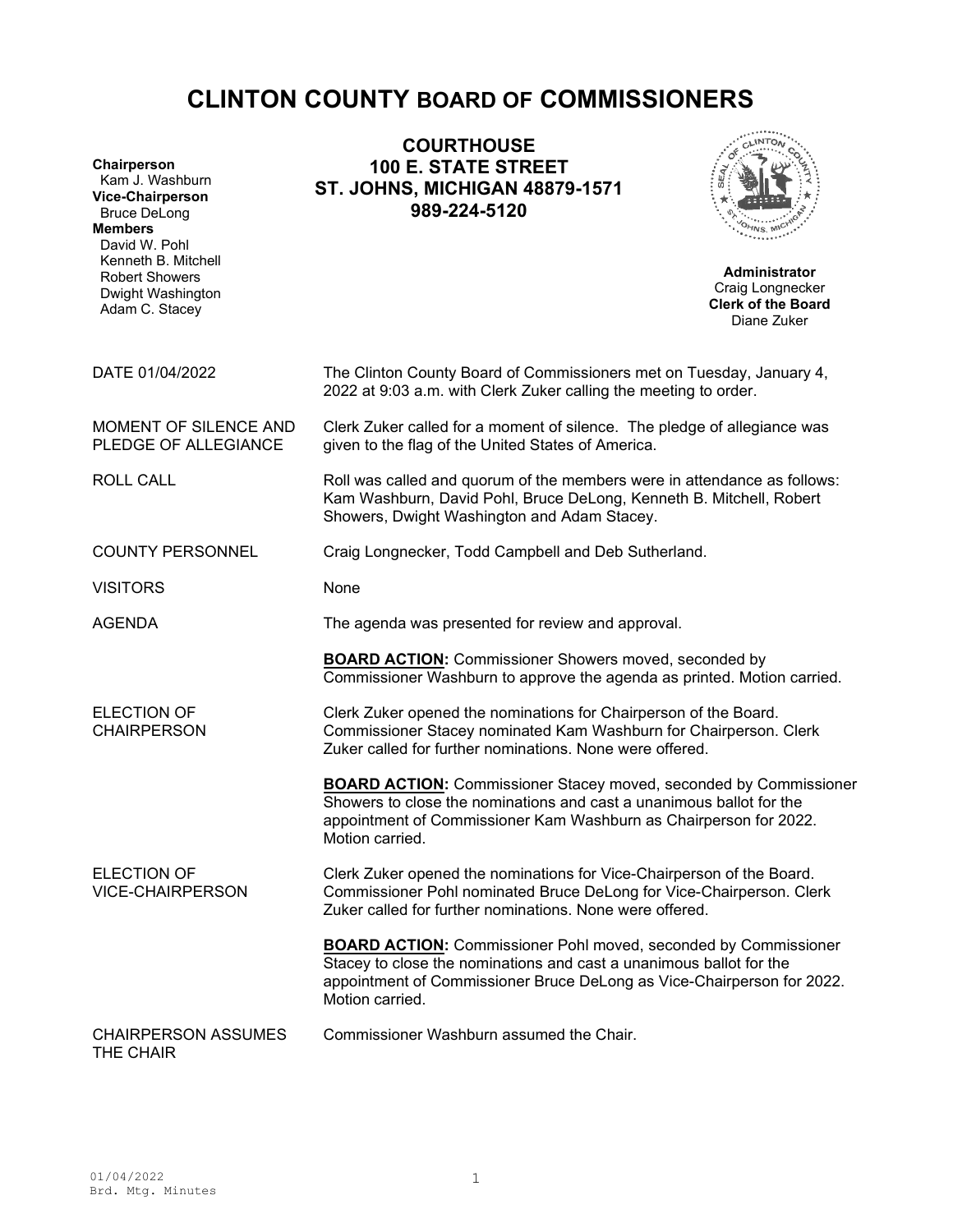| <b>CONFIRMATION OF 2022</b>                                                                                                                                                                                                                                                                                                                                                    | Commissioners reviewed the 2022 proposed meeting schedule.                                                                                                                                                                                                                                                                                                                                                                                                                                                                                                                                                                                                                                                                                                                                                                                                                                                                                                                                          |                                                                                                                                                                                              |  |
|--------------------------------------------------------------------------------------------------------------------------------------------------------------------------------------------------------------------------------------------------------------------------------------------------------------------------------------------------------------------------------|-----------------------------------------------------------------------------------------------------------------------------------------------------------------------------------------------------------------------------------------------------------------------------------------------------------------------------------------------------------------------------------------------------------------------------------------------------------------------------------------------------------------------------------------------------------------------------------------------------------------------------------------------------------------------------------------------------------------------------------------------------------------------------------------------------------------------------------------------------------------------------------------------------------------------------------------------------------------------------------------------------|----------------------------------------------------------------------------------------------------------------------------------------------------------------------------------------------|--|
| <b>MEETING SCHEDULE</b>                                                                                                                                                                                                                                                                                                                                                        | JANUARY 25 @ 9:00 a.m.<br>FEBRUARY 22 @ 9:00 a.m.<br>MARCH 29 @ 9:00 a.m.<br>APRIL 26 @ 9:00 a.m.<br>MAY 31 @ 9:00 a.m.<br>JUNE 28 @ 9:00 a.m.                                                                                                                                                                                                                                                                                                                                                                                                                                                                                                                                                                                                                                                                                                                                                                                                                                                      | JULY 26 @ 9:00 a.m.<br>AUGUST 30 @ 9:00 a.m.<br>SEPTEMBER 27 @ 9:00 a.m.<br>OCTOBER 11 @ 6:00 p.m.<br>OCTOBER 25 @ 9:00 a.m.<br>NOVEMBER 29 @ 9:00 a.m.<br>DECEMBER 16 @ 10:00 a.m. (Friday) |  |
|                                                                                                                                                                                                                                                                                                                                                                                | <b>BOARD ACTION:</b> Commissioner Showers moved, seconded by<br>carried.                                                                                                                                                                                                                                                                                                                                                                                                                                                                                                                                                                                                                                                                                                                                                                                                                                                                                                                            | Commissioner Pohl to adopt the meeting schedule as proposed. Motion                                                                                                                          |  |
| <b>ADOPTION OF 2022</b><br>BY-LAWS AND RULES OF<br><b>PROCEDURE</b>                                                                                                                                                                                                                                                                                                            | Chairperson Washburn introduced discussion regarding the 2022 By-Laws<br>and Rules of Procedure. A draft was presented to the Board at their<br>committee meeting in December for review. One amendment is being<br>proposed under the Appointments to Boards and Commissions to change<br>Clinton County Economic Alliance to Clinton County Economic Catalyst.                                                                                                                                                                                                                                                                                                                                                                                                                                                                                                                                                                                                                                    |                                                                                                                                                                                              |  |
|                                                                                                                                                                                                                                                                                                                                                                                | <b>BOARD ACTION:</b> Commissioner Pohl moved, seconded by Commissioner<br>Showers to adopt the By-Laws and Rules of Procedure with the                                                                                                                                                                                                                                                                                                                                                                                                                                                                                                                                                                                                                                                                                                                                                                                                                                                              |                                                                                                                                                                                              |  |
|                                                                                                                                                                                                                                                                                                                                                                                | amendments:<br>Change the name of the Clinton County Economic Alliance to Clinton<br>County Catalyst under Appointments to Boards and Commissions.<br>Under the Public Safety Committee item #2 change language to read:<br>Liaison with county-funded Court Offices and Department of Health and<br>Human Services, as well as matters of emergency services policy.<br>Motion carried unanimously. (INSERT BY-LAWS)                                                                                                                                                                                                                                                                                                                                                                                                                                                                                                                                                                               |                                                                                                                                                                                              |  |
| <b>COMMITTEE</b><br>The 2022 Committee Chairpersons, Committee Assignments and other<br>APPOINTMENTS FOR 2022<br>Boards/Agencies was presented in detail with the following Committee<br>Chairpersons being recommended by Chairperson Washburn:<br>Ways and Means Committee - Adam Stacey<br>Human Resources Committee - David Pohl<br>Public Safety Committee - Ken Mitchell |                                                                                                                                                                                                                                                                                                                                                                                                                                                                                                                                                                                                                                                                                                                                                                                                                                                                                                                                                                                                     |                                                                                                                                                                                              |  |
|                                                                                                                                                                                                                                                                                                                                                                                | <b>BOARD ACTION:</b> Commissioner Showers moved, seconded by<br>Commissioner Pohl to concur with the recommendation of Chairperson<br>Washburn to appoint the above named Commissioners as Chairpersons to<br>the respective Committees, in addition concur with the Committee<br>Assignments and Appointments to other Boards/Agencies. Motion carried.<br>(INSERT BOARD COMMITTEES AND APPOINTMENTS)                                                                                                                                                                                                                                                                                                                                                                                                                                                                                                                                                                                              |                                                                                                                                                                                              |  |
| PUBLIC COMMENTS                                                                                                                                                                                                                                                                                                                                                                |                                                                                                                                                                                                                                                                                                                                                                                                                                                                                                                                                                                                                                                                                                                                                                                                                                                                                                                                                                                                     | Chairperson Washburn called for public comments. There were none.                                                                                                                            |  |
| ADMINISTRATOR'S REPORT                                                                                                                                                                                                                                                                                                                                                         | Craig Longnecker, County Administrator spoke on the following operational<br>issues:                                                                                                                                                                                                                                                                                                                                                                                                                                                                                                                                                                                                                                                                                                                                                                                                                                                                                                                |                                                                                                                                                                                              |  |
|                                                                                                                                                                                                                                                                                                                                                                                | COVID – CDC is in the process of adjusting their recommended guidance<br>$\bullet$<br>on quarantine, as a result, the county policy may need to be modified.<br>With the Board's agreement, Administration will continue with the current<br>procedures for making changes to the COVID policy.<br>In November, the County's Legal Counsel, Lizzie Mills provided<br>$\bullet$<br>information to the members on the OSHA Emergency Temporary<br>Standards (ETS), which is being appealed in the Supreme Court.<br>Depending on the Court Ruling, the county may be required to follow the<br>Standards.<br>The County's Health Insurance Consultant and Third-Party Administrator<br>$\bullet$<br>44 North has a program to assist with the process of maintaining records<br>related to employee vaccinations. 44 North already has access to<br>employee's personal health information, so having them manage this as<br>well would help reduce the burden and liability on Administrative staff. |                                                                                                                                                                                              |  |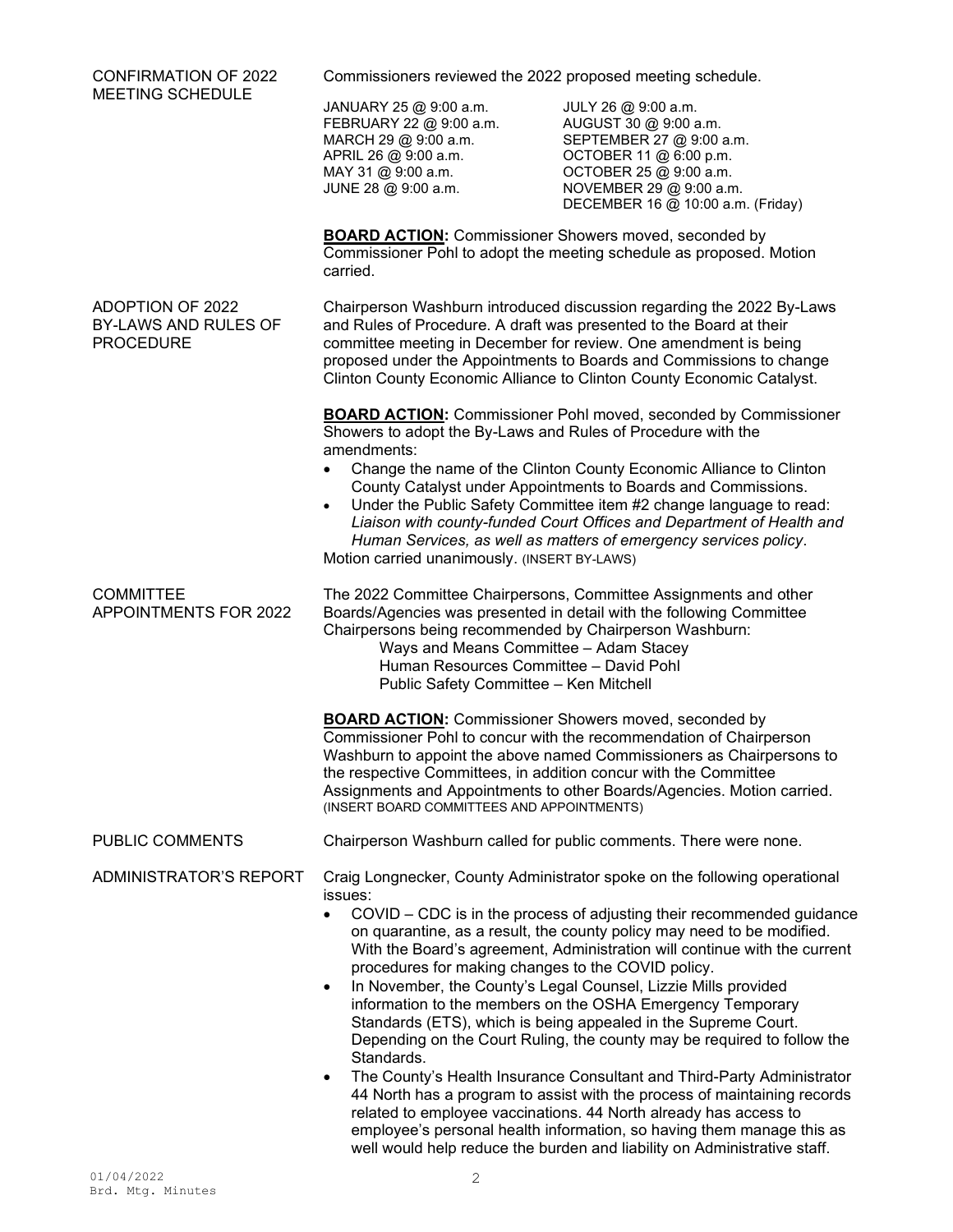Brief discussion followed regarding vaccine mandates and policies.

• 911 upgrade is expected to be completed by the end of January.

Chairperson Washburn called for Commissioners' comments.

- Chairperson Washburn noted that we may have to call special meetings from time to time due to the nature of matters that are coming before the Board to allow more time for discussion. For future planning purposes, members would like to add to the monthly calendar an additional committee meeting and in the event there are no agenda items, the meeting will be cancelled.
- Commisisoner Showers spoke regarding the County's progess and how the County has evolved over the last 20 years.
- Chairperson Washburn spoke regarding absent members attending meetings via remote means. Following research it was determined that attending a meeting via phone or remote means is only allowed for medical or military reasons under the OMA in order for a member to be considered in attendance. If a member is allowed to participate via remote means, then the Board would have to make remote participation available to the public as well.

COMMISSIONERS' **COMMENTS** 

ADJOURNMENT **BOARD ACTION:** With no further business to come before the Board, Chairperson Washburn declared the meeting adjourned at 9:29 a.m.

ينطبص

Diane Zuker, Clerk of the Board

NOTE: These minutes are subject to approval on January 25, 2022.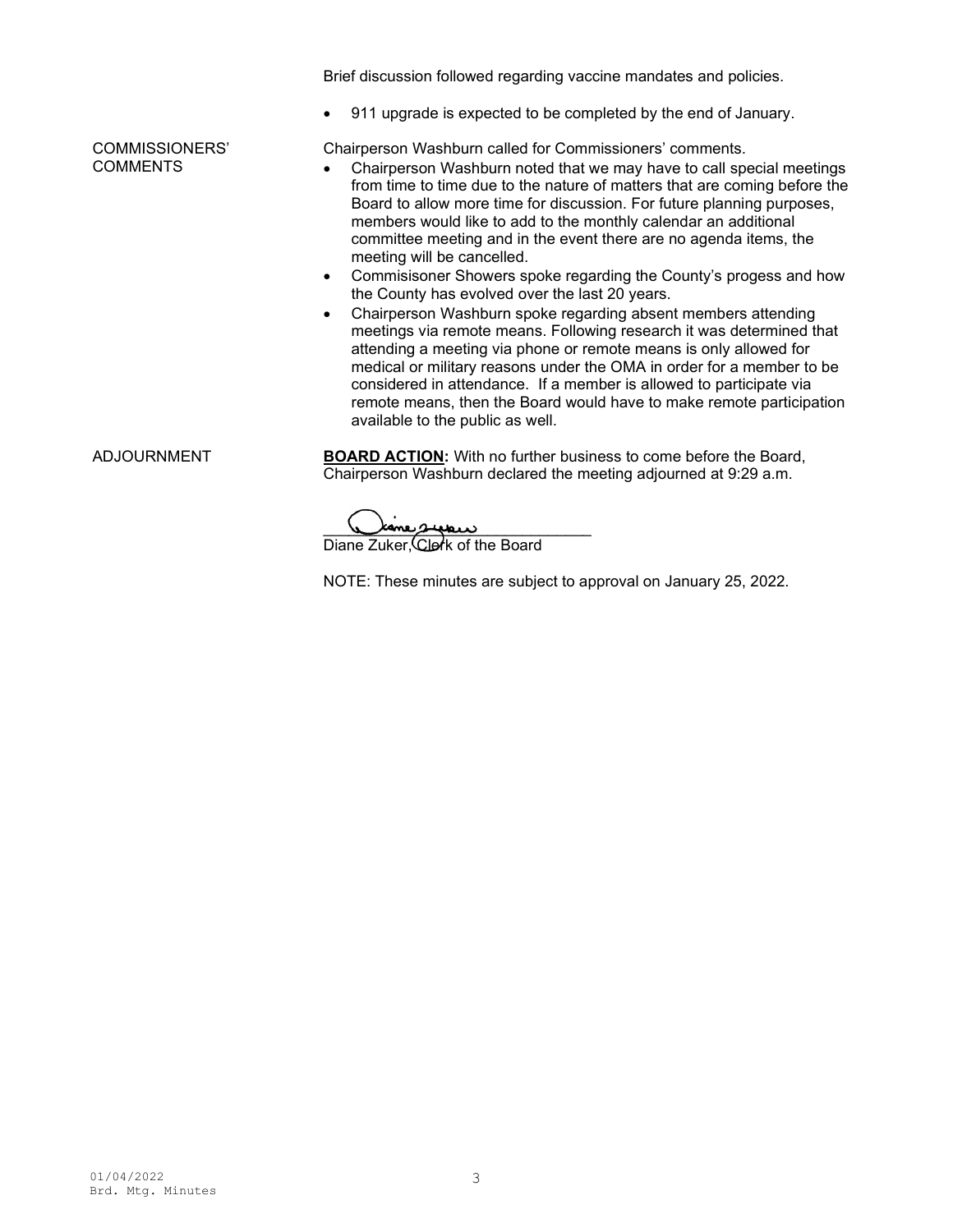21-12-125 Communication #1 01/25/2022 Brd Mtg

# EATON COUNTY BOARD OF COMMISSIONERS

# Resolution To Condemn Federal Vaccine & Testing Mandates

## December 15,2021

Submitted by Commissioners Reyrinet, Droscha, and Mulder on behalf of the Eaton County Republican Women Alliance

## Introduced by the Health and Human Services Committee

Commissioner Mott moved the approval of the following resolution. Seconded by Commissioner Reynnet.

A resolution to condemn President Joe Eiden's decision to impose vaccine requirements on private and public employers and healthcare facilities receiving funds from The Centers for Medicare & Medicaid Services (CMS) and urge the Governor and Attorney General of Michigan to pursue all available avenues to challenge these unlawful mandates.

WHEREAS, on September 9, 2021, President Biden announced his administration's plan to impose strict COVID-19 vaccine requirements on private businesses. Effective January 4, 2022, employers with over 100 employees will be required to ensure employees are vaccinated or impose burdensome weekly testing regimens; and

WHEREAS, on November 5, 2021, Centers for Medicare and Medicaid Services (CMS) also issued a federal vaccine mandate for staff within all Medicare and Medicaid-certified facilities including nursing homes, hospitals, dialysis facilities, ambulatory surgical settings, and home health agencies, among others, as a condition for participating in the Medicare and Medicaid programs, as well as, federal contractors, and the majority of federal workers; and

WHEREAS, these requirements are capricious and arbitrary, infringing on Americans' civil liberties. Health care decisions, including whether or not to get vaccinated, are deeply personal and should not be subject to governmental edicts that cannot account for unique, individual medical needs; and

WHEREAS, the vaccine requirement will impact two-thirds of the nation's private sector workforce. Imposing sanctions, such as lost employment, on the most economically vulnerable is unnecessarily cruel; and

WHEREAS, federal overreach will exacerbate supply chain shortages; interrupt manufacturing production; risk destabilizing our critical water, sewer, and energy infrastructure; put additional life-threatening pressure on our health care industry; cause interruption in our education system; and cause additional labor shortages across all industries; and

WHEREAS, employers are already experiencing significant resource and workforce shortages that will only be made worse by adding additional requirements that limit the number of workers available; and

WHEREAS, to date, at least 27 states have filed legal challenges or expressly stated an intention to push back against this type of federal government overreach. Resistance to the federal mandate by state leaders has been bipartisan, as three states with Democrat governors - Kansas, Kentucky, and Louisiana - have joined the lawsuits. However, Governor Gretchen Whitmer and Attorney General Dana Nessel have thus far acquiesced to President Eiden's intrusion upon our state's sovereignty and policymaking process; and

WHEREAS, on September 7, 2021, the administrator of the Eaton County Healing and Recovery center, Martha Richard, stated during her Semi-Annual Update that the vaccine mandate would further exacerbate staffing shortage; and

WHEREAS, on November 6, 2021, the U.S. Court of Appeals for the Fifth Circuit placed a hold on President Eiden's vaccine mandate; and

WHEREAS, on November 12, 2021, the U.S Court of Appeals for the Fifth Circuit, further affirmed, it's hold on the vaccine mandate; and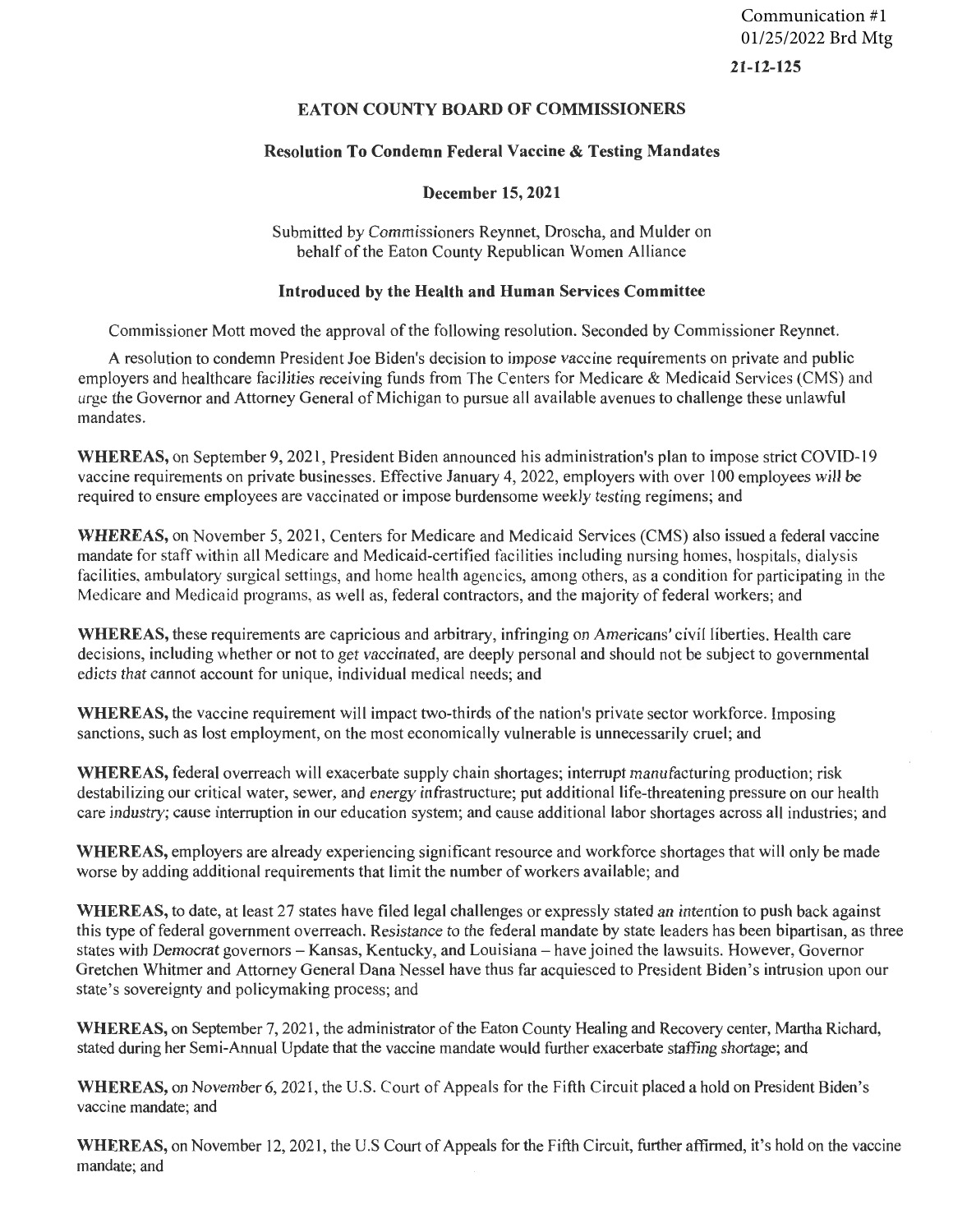WHEREAS, on November 29, 2021, The US District Court of Missouri ruled against implementation and enforcement of CMS vaccine mandates; and

**WHEREAS,** on November 30,2021, a federal judge issued a preliminary injunction to halt implementation of the President's mandate for health care workers, which had been set to being this week; and

WHEREAS, on December 2, 2021, the President clearly articulated that his policy goals for the business and medical communities has not changed or evolved in light of the afore mentioned judicial action. While announcing his Winter Covid 19 plan, President Biden stated he believes that " all Americans can rally around" this plan and stated that the plan, including vaccine mandates, "should get bipartisan support.", and left ALL of the afore mentioned vaccine mandates in place, with implementation pending judicial review.

**NOW HERE BY, BE IT RESOLVED,** by the Eaton County Board of Commissioners, That we, on behalf of the citizens of Eaton County, condemn President Biden's decision to impose vaccine requirements on both public and private employers; and

**BE IT FURTHER RESOLVED,** that we call upon Governor Gretchen Whitmer and Attorney General Dana Nessel to join those leaders who have filed suit to protect the interests of their states and their citizens and pursue all available avenues to challenge President Biden's unlawful mandate; and

**BE IT FURTHER RESOLVED,** that copies of this resolution be transmitted to the President of the United States, the Governor of the State of Michigan, the Michigan Attorney General, and the commissioners of the other Michigan counties.

A YES: Commissioners Barnes, Mulder, Droscha, Reynnet, Ridge, Lautzenheiser, Mott, Rogers and Whittum. NAYS: Commissioner Augustine, Haskell, Pearl-Wright, Whitacre, Mudry, and Brehler. Carried.

I certify that the foregoing is a true and accurate copy of a resolution adopted by the Eaton County Board of Commissioners at its meeting held on December 15, 2021 , and that notice of such meeting was given as provided by law.

Drama Bosworth Eaton County Clerk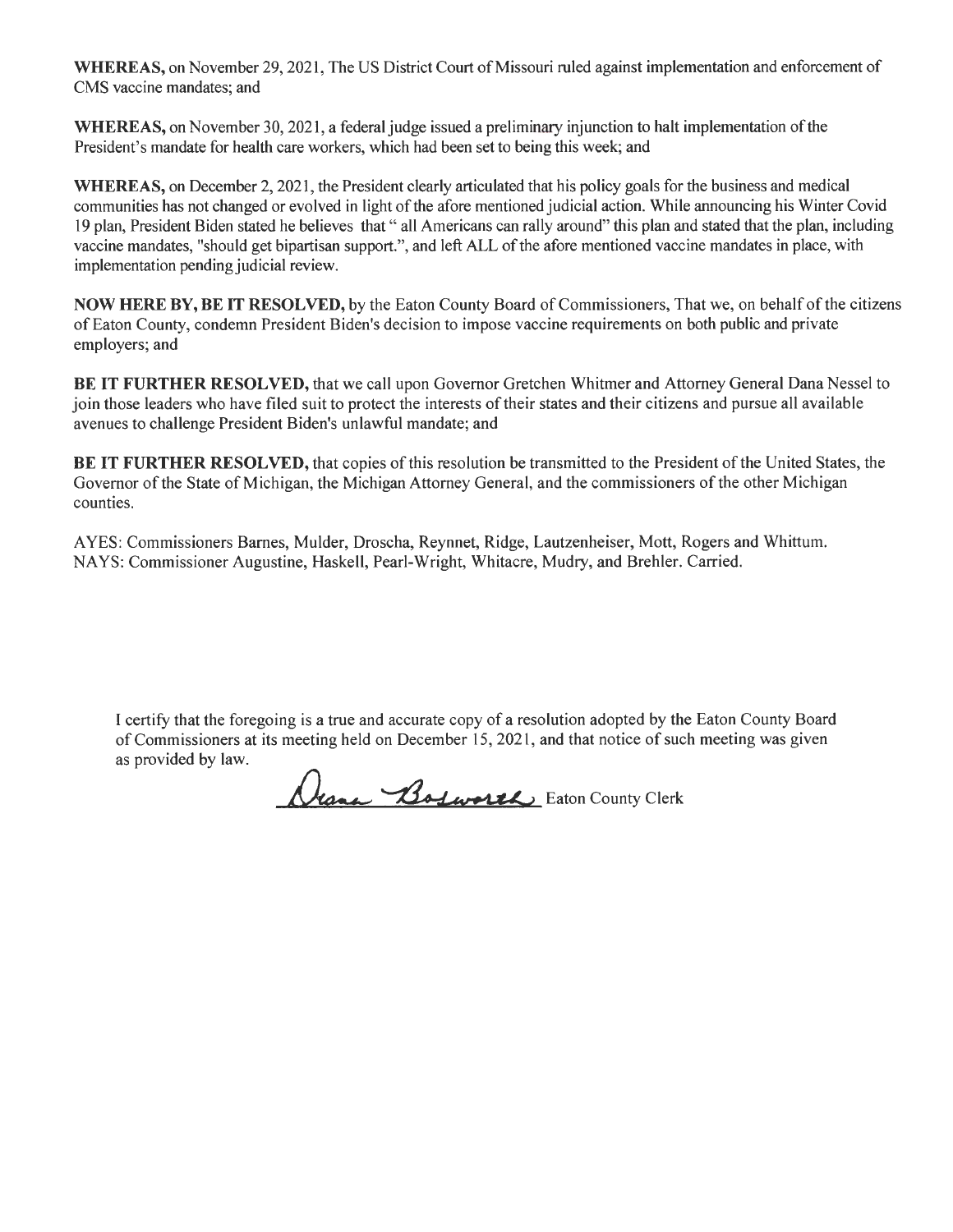

January is **National Radon Action Month** highlighting that for both adults and children, most exposure to radon comes from being indoors in homes, offices, schools, and other buildings. Exposure to Radon over long periods of time can lead to lung cancer. Our office offers free testing kits. The EPA recommends taking steps to lower radon levels if test results show levels above the annual average of 4.0 pCi/L or higher. A variety of methods can be used to reduce radon levels in your home, such as sealing cracks in floors and walls or increasing ventilation through "sub-slab depressurization" using pipes and fans.

**Food Service License Reimbursement Program**: Forty four (30%) Food Operating Business applied for License Cost Reimbursement for a total of \$24,688. Checks will be issued this month.

| <b>COMMUNITY HEALTH &amp;</b>                                   | Clinton County 1st Quarter |       |       |       |  |  |
|-----------------------------------------------------------------|----------------------------|-------|-------|-------|--|--|
| <b>EDUCATION</b><br><b>PROGRAMS</b>                             | 21/22                      | 20/21 | 19/20 | 18/19 |  |  |
| <b>WOMEN, INFANTS &amp;</b><br><b>CHILDREN</b>                  |                            |       |       |       |  |  |
| A. Clients Served                                               | 589                        | 666   | 773   | 777   |  |  |
| <b>B.</b> Client Visits                                         | 482                        | 33    | 712   | 878   |  |  |
| <b>FAMILY PLANNING</b>                                          |                            |       |       |       |  |  |
| A. Clients Served                                               | 42                         | 52    | 72    | 83    |  |  |
| <b>B.</b> Client Visits                                         | 43                         | 55    | 82    | 84    |  |  |
| <b>IMMUNIZATION</b>                                             |                            |       |       |       |  |  |
| A. Clients Served                                               | 543                        | 390   | 245   | 392   |  |  |
| <b>B. Client Visits</b>                                         | 713                        | 410   | 263   | 421   |  |  |
| C. Immunizations                                                |                            |       |       |       |  |  |
| Administered                                                    | 906                        | 543   | 470   | 655   |  |  |
| <b>CHILDREN SPECIAL</b>                                         |                            |       |       |       |  |  |
| <b>HEALTH CARE</b>                                              |                            |       |       |       |  |  |
| A. Clients Served                                               | 142                        | 145   | 146   | 122   |  |  |
| <b>B.</b> Billable Client                                       |                            |       |       |       |  |  |
| Contacts                                                        | 20                         | 18    | 17    | 15    |  |  |
| C. Non-Billable Client                                          |                            |       |       |       |  |  |
| Contacts                                                        | 294                        | 310   | 235   | 202   |  |  |
| <b>COMMUNITY HEALTH</b><br><b>WORKER</b>                        |                            |       |       |       |  |  |
| A. Active Clients                                               |                            |       |       |       |  |  |
| <b>B.</b> In Person Client                                      |                            |       |       |       |  |  |
| Contacts                                                        |                            |       |       |       |  |  |
| <b>COMMUNICABLE</b><br><b>DISEASE/TB CONTROL</b>                |                            |       |       |       |  |  |
| A. Case Count                                                   | 5628                       | 5747  | 170   | 183   |  |  |
| <b>SEXUALLY</b><br><b>TRANSMITTED DISEASE</b><br><b>CONTROL</b> |                            |       |       |       |  |  |
| A. Clients Served                                               | 11                         | 13    | 13    | 13    |  |  |
| <b>B. Client Visits</b>                                         | 11                         | 13    | 13    | 13    |  |  |

# **Quarterly Service Report For Clinton County 1st Quarter**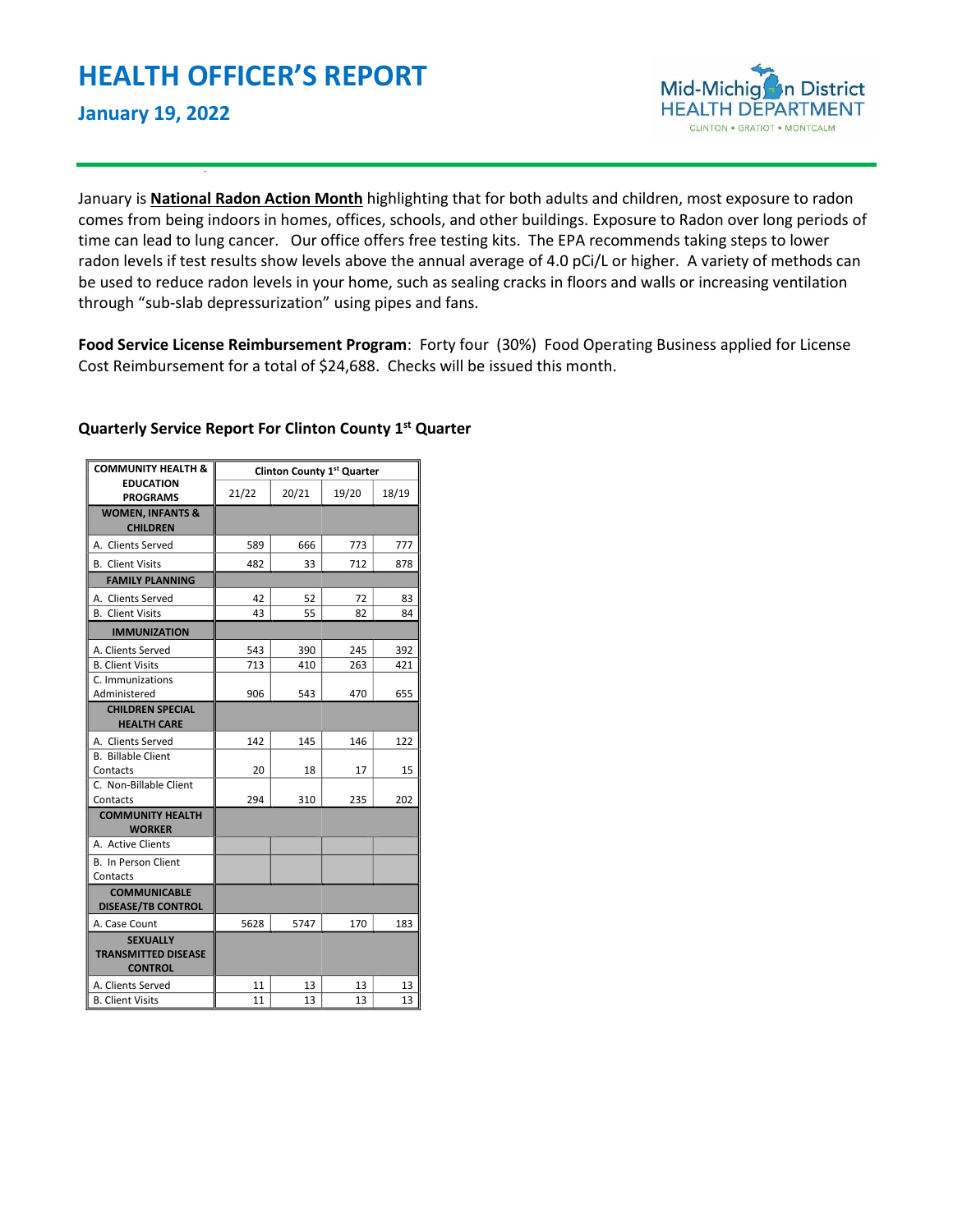| <b>COMMUNITY HEALTH &amp;</b><br><b>EDUCATION</b><br><b>PROGRAMS</b> | Clinton County 1st Quarter |                |       |              |  |
|----------------------------------------------------------------------|----------------------------|----------------|-------|--------------|--|
|                                                                      | 21/22                      | 20/21          | 19/20 | 18/19        |  |
| <b>HEARING SCREENING</b>                                             |                            |                |       |              |  |
| A. # of Screenings                                                   | 561                        | 106            | 1223  | 1093         |  |
| <b>VISION SCREENING</b>                                              |                            |                |       |              |  |
| A. # of Screenings                                                   | 1010                       | 140            | 1527  | 1677         |  |
| <b>FLUORIDE VARNISH</b>                                              |                            |                |       |              |  |
| A. # of Clients Served<br>during Clinic                              | 0                          | $\Omega$       | 0     | 9            |  |
| <b>BLOOD LEAD</b>                                                    |                            |                |       |              |  |
| A. Clients Served                                                    | 0                          | $\Omega$       | 56    | 69           |  |
| <b>BREAST &amp; CERVICAL</b><br><b>CANCER CONTROL</b>                |                            |                |       |              |  |
| A. Clients Served                                                    | 5                          | $\mathbf{1}$   | 6     | 4            |  |
| <b>HIV SCREENING</b>                                                 |                            |                |       |              |  |
| A. Clients Served                                                    | 12                         | $\overline{2}$ | 6     | 3            |  |
| <b>LACTATION</b><br><b>CONSULTANT (IBCLC)</b>                        |                            |                |       |              |  |
| A. Clients Served                                                    | 0                          | $\mathbf{1}$   | 0     | 1            |  |
| <b>B. Client Visits</b>                                              | 0                          | $\mathbf{1}$   | 0     | $\mathbf{1}$ |  |

| <b>ENIVRONMENTAL HEALTH</b>                                        | Clinton County 1st Quarter |                     |        |                |  |
|--------------------------------------------------------------------|----------------------------|---------------------|--------|----------------|--|
| <b>PROGRAMS</b>                                                    | 21/22                      | 20/21               | 19/20  | 18/19          |  |
| <b>FOOD SERVICE SANITATION</b>                                     |                            |                     |        |                |  |
| A. # of Licensed Establishments<br>(Fixed, Vending, Mobile)        | 204                        | 209                 | 194    | 203            |  |
| B. # of Temporary Food Licenses<br>C. # of Completed Inspections   | 3                          | 6                   | 7      | 13             |  |
| (Fixed, Vending, Mobile)                                           | 119                        | 107                 | 95     | 99             |  |
| 1. Routine                                                         | 106                        | 105                 | 87     | 83             |  |
| 2. Follow-up<br>E. Licensed Establishment Plan<br>Review           | 13<br>$\mathbf{1}$         | $\overline{2}$<br>1 | 8<br>3 | 16<br>3        |  |
| <b>F. Enforcement Activities</b>                                   | 0                          | $\mathbf{1}$        | 0      | 0              |  |
| G. # of Advanced Food Training<br>Participants                     | 13                         | 0                   | 6      | 26             |  |
| <b>ON-SITE SEWAGE DISPOSAL</b>                                     |                            |                     |        |                |  |
| A. # of Permit Applications Issued                                 | 25                         | 33                  | 23     | 34             |  |
| <b>B. Parcels Evaluated (vacant</b><br>lands)                      | 64                         | 38                  | 36     | 56             |  |
| C. Inspections Conducted during<br>and/or after construction       | 41                         | 60                  | 79     | 43             |  |
| <b>WATER QUALITY CONTROL</b><br>(Private, Public, Non-Comm)        |                            |                     |        |                |  |
| A. # of Permit Applications Issued                                 | 31                         | 36                  | 29     | 19             |  |
| B. # of Site Inspections of<br><b>Completed Water Well Systems</b> | 19                         | 34                  | 42     | 30             |  |
| C. # of Approvals Issued for<br>Newly Completed Water Well         |                            |                     |        |                |  |
| Systems                                                            | 9                          | 25                  | 26     | 15             |  |
| <b>NUISANCE ABATEMENT</b>                                          |                            |                     |        |                |  |
| A. # of Complaints Submitted                                       | 9                          | 49                  | 9      | 10             |  |
| 1. Initial Visit                                                   | 5                          | 46                  | 9      | 5              |  |
| 2. Follow-up Visit                                                 | 3                          | 11                  | 23     | $\overline{7}$ |  |